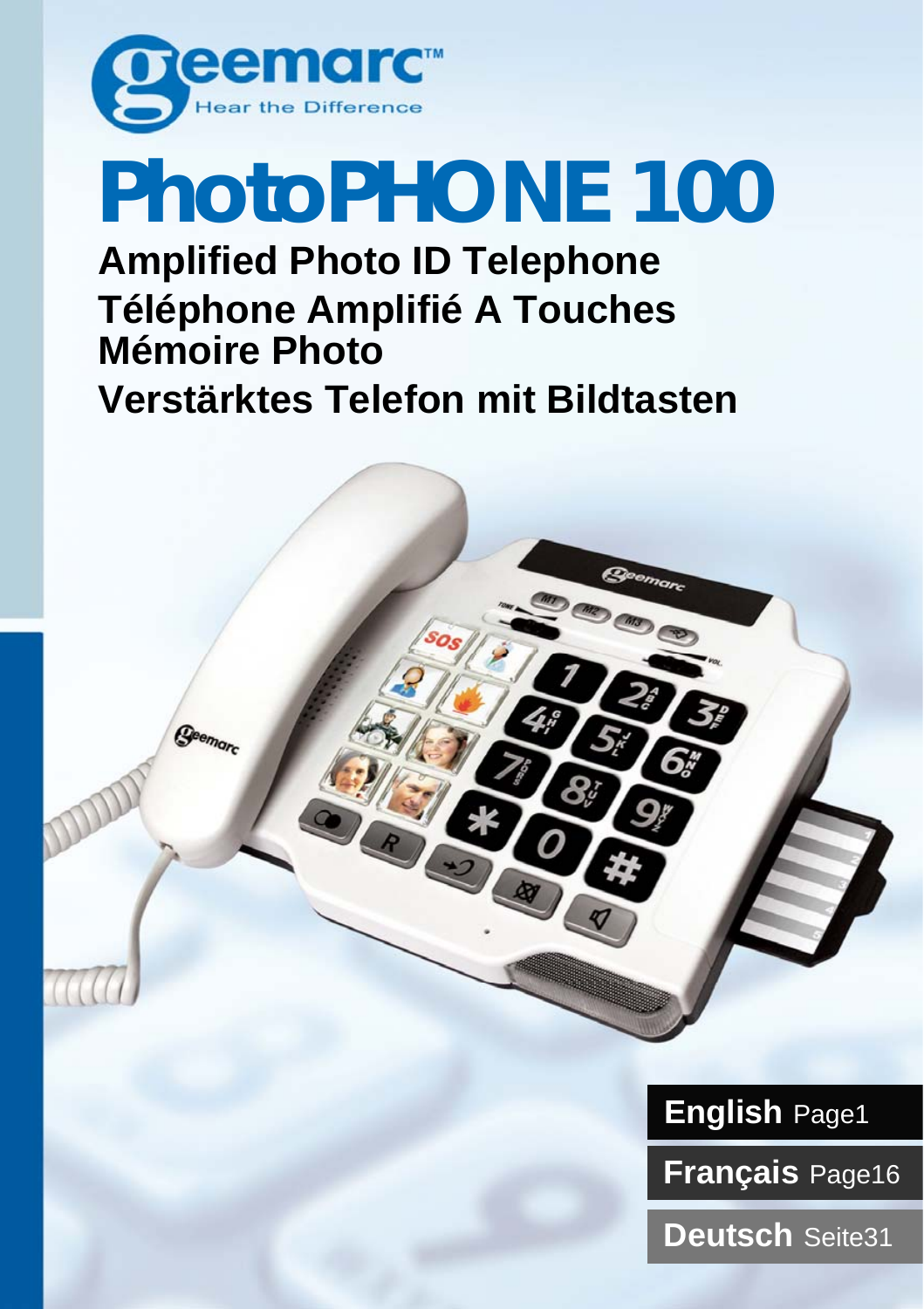## **CONTENTS**

| <b>CONTENTS</b> | 1 |
|-----------------|---|
|                 |   |
|                 |   |
|                 |   |
|                 |   |
|                 |   |
|                 |   |
|                 |   |
|                 |   |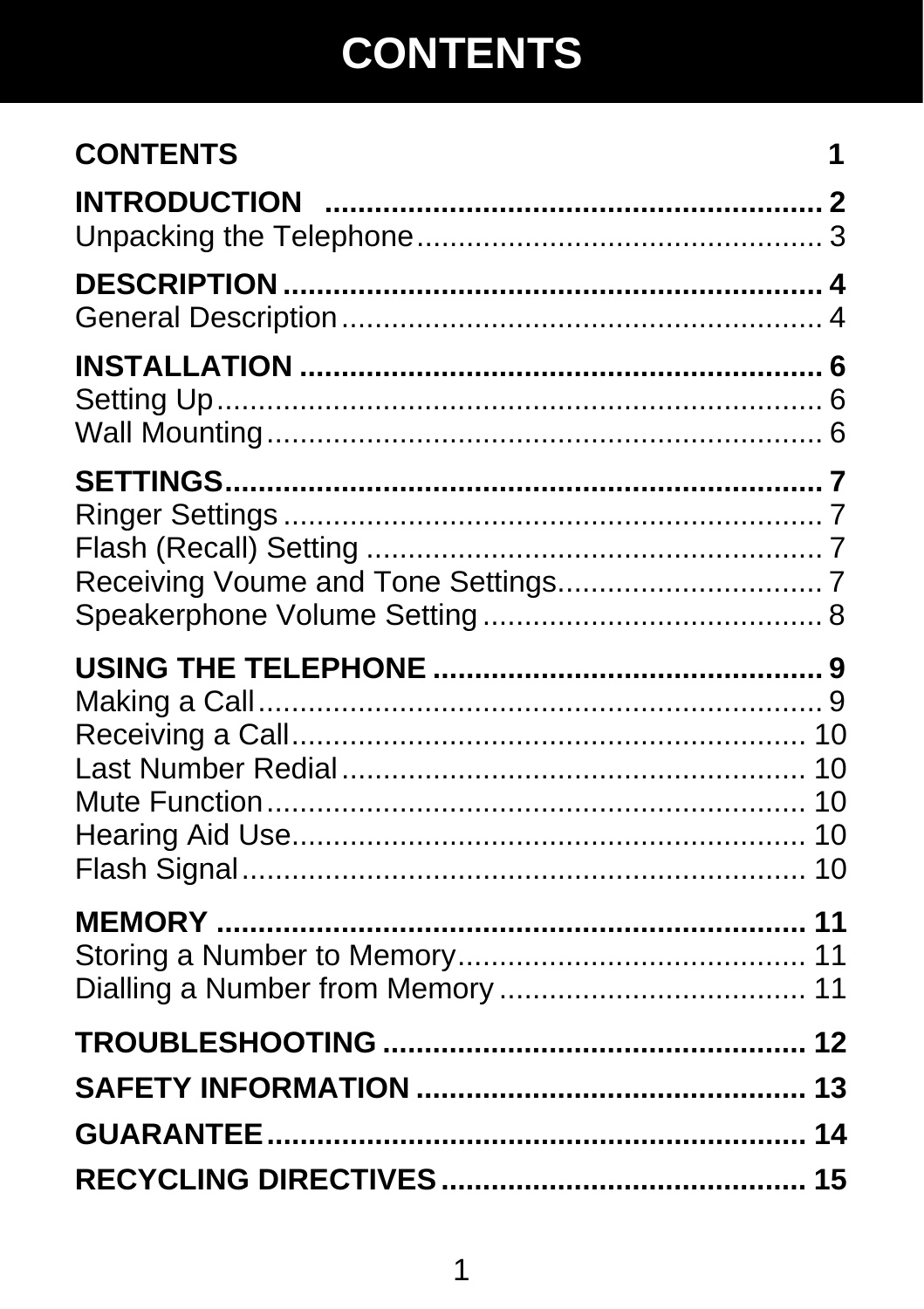## **INTRODUCTION**

!!! Please refer to our website: www.geemarc.com for an up to date user guide, as there may be important updates and changes you need to be aware of.!!!

Congratulations on purchasing your Geemarc PHOTOPHONE 100. This is an amplified big button telephone The large button keypad is easy to see and use, it helps to prevent any misdialling. There are photo dial buttons, also designed to make dialling easier because you will be able to identify these speed dial buttons with pictures of your friends and family. This telephone is compatible with hearing aids.

Its is important that you read the instructions below in order to use your Geemarc telephone to its full potential. Keep this user guide in a safe place for future reference.

This guide explains how to use the following telephone:

### **PHOTOPHONE 100**

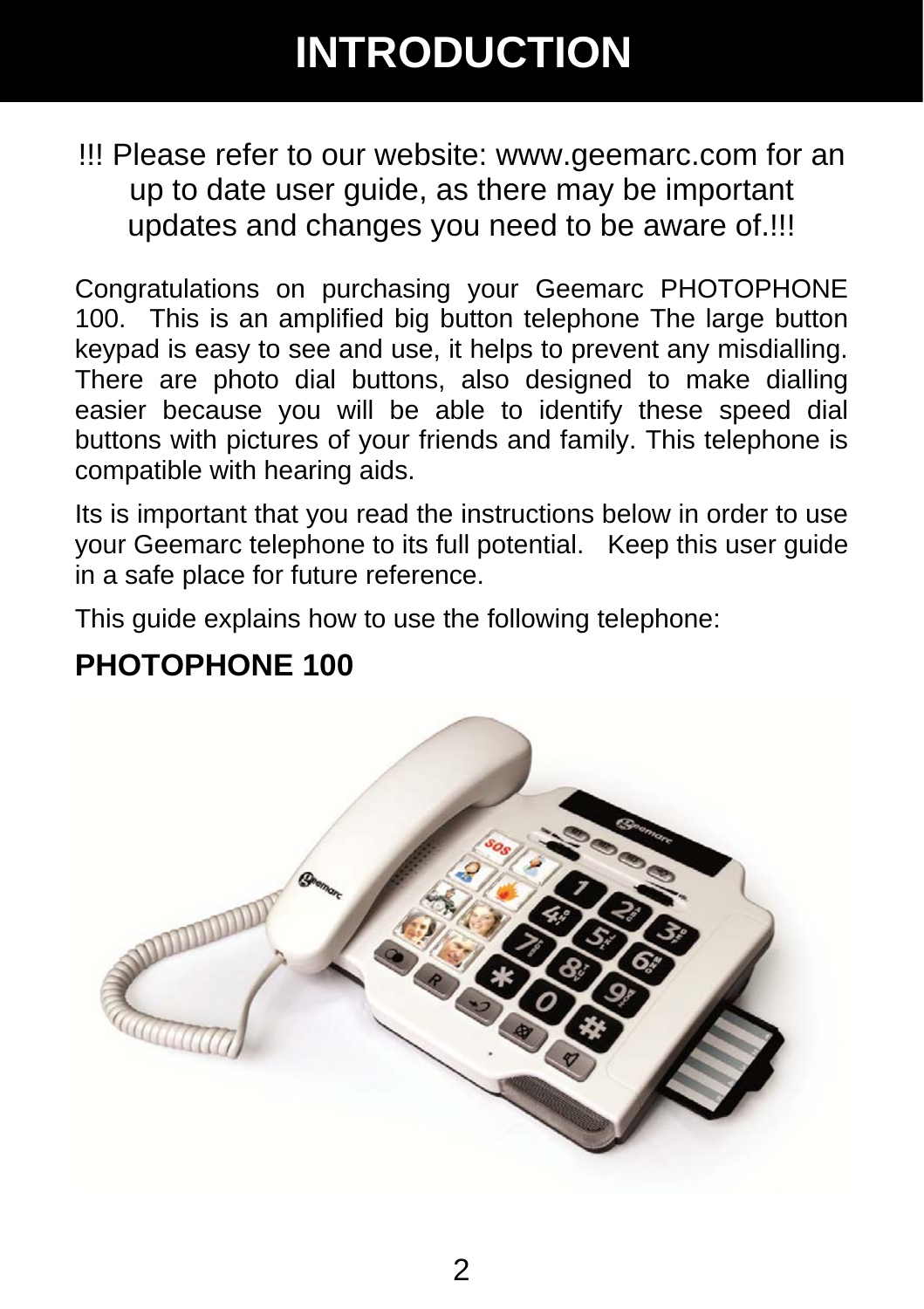## **INTRODUCTION**

### **Unpacking the Telephone**

When unpacking the telephone, you should find the following in the box:

- 1 PHOTOPHONE 100 unit
- 1 PHOTOPHONE 100 handset with curly cord
- 1 Telephone line cord
- 1 User Guide



#### For product support and help visit our website at **www.geemarc.com**

### Telephone **01707 387602**

#### Or fax **01707 832529**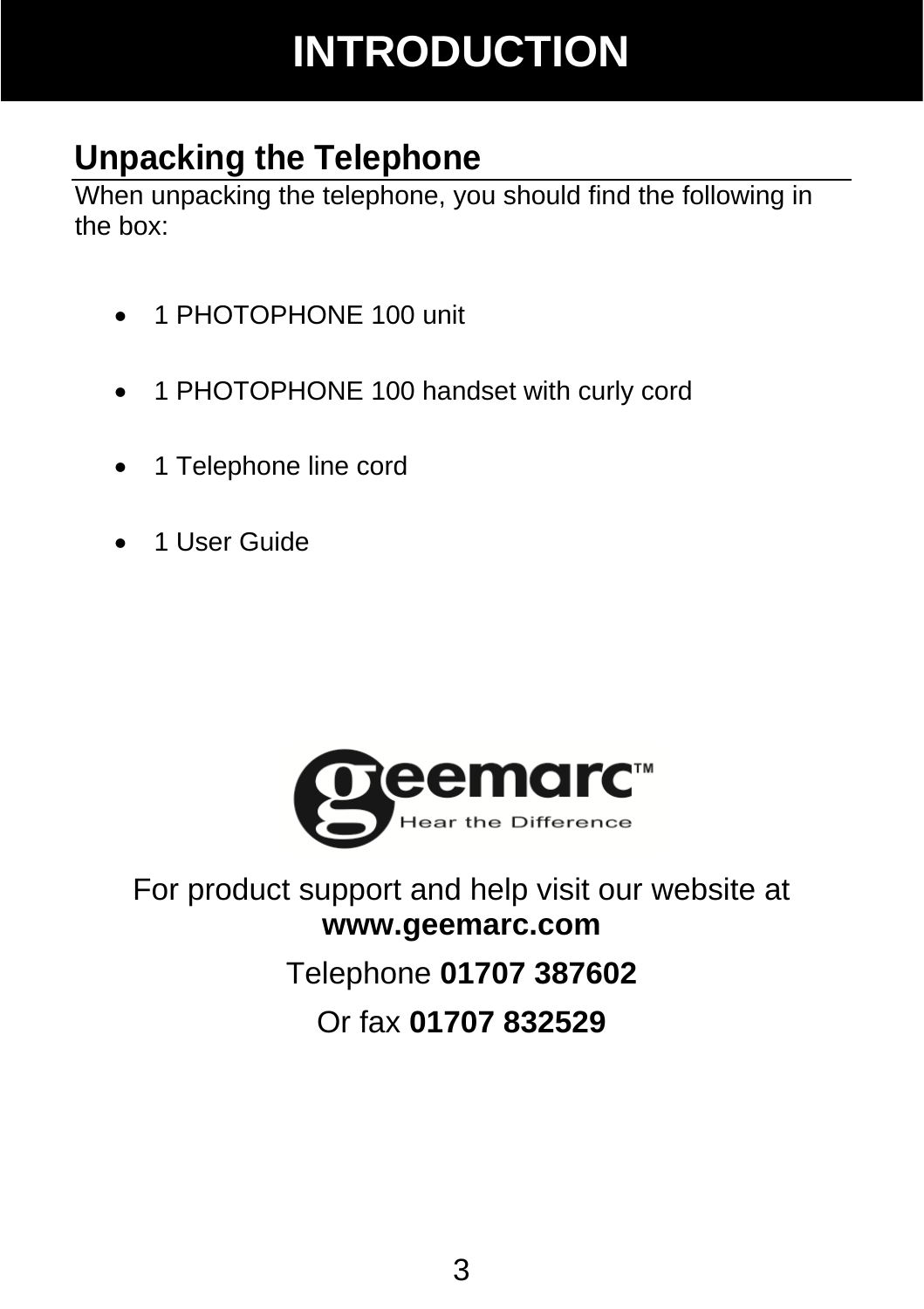## **DESCRIPTION**

### **General Description**

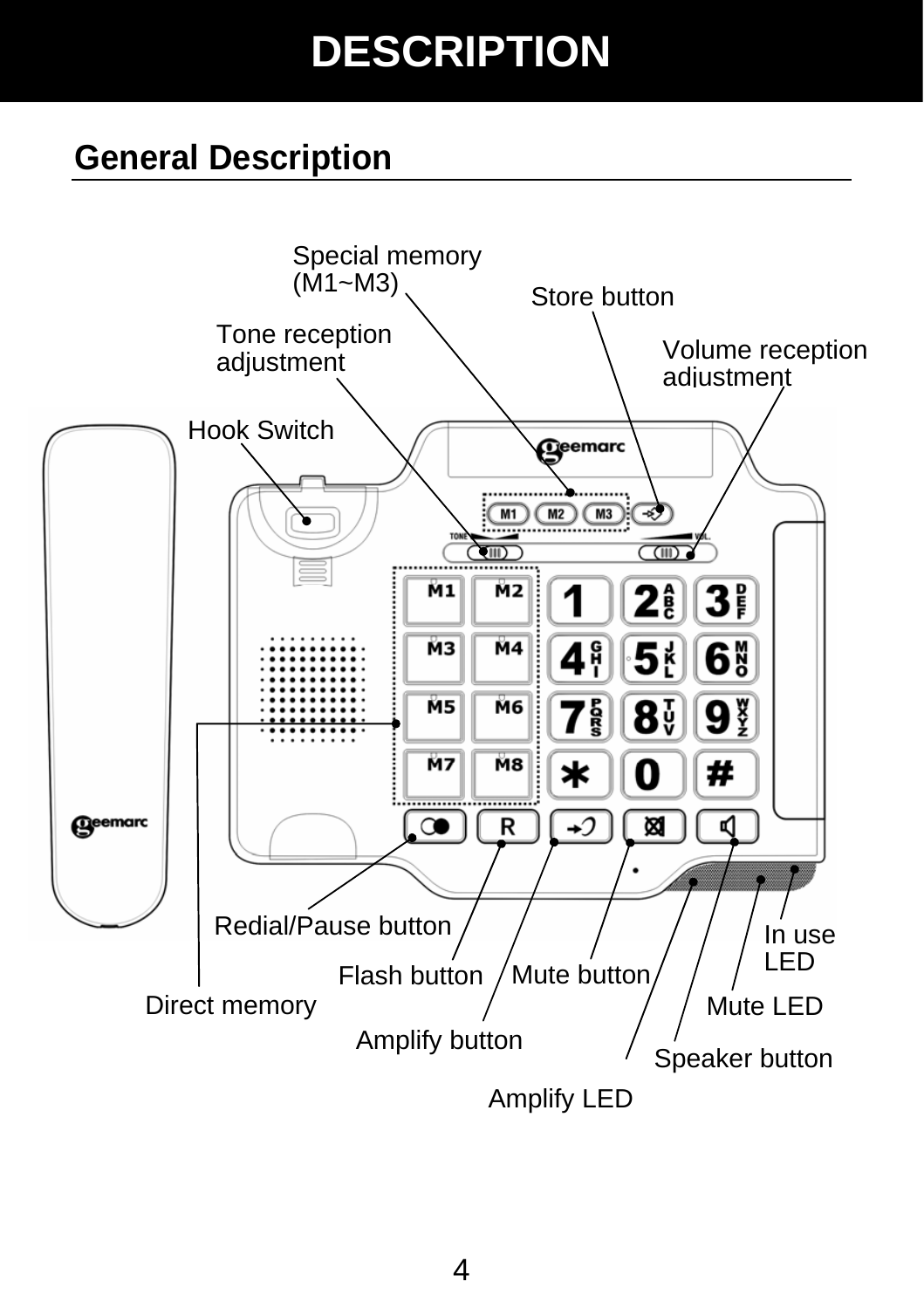## **DESCRIPTION**

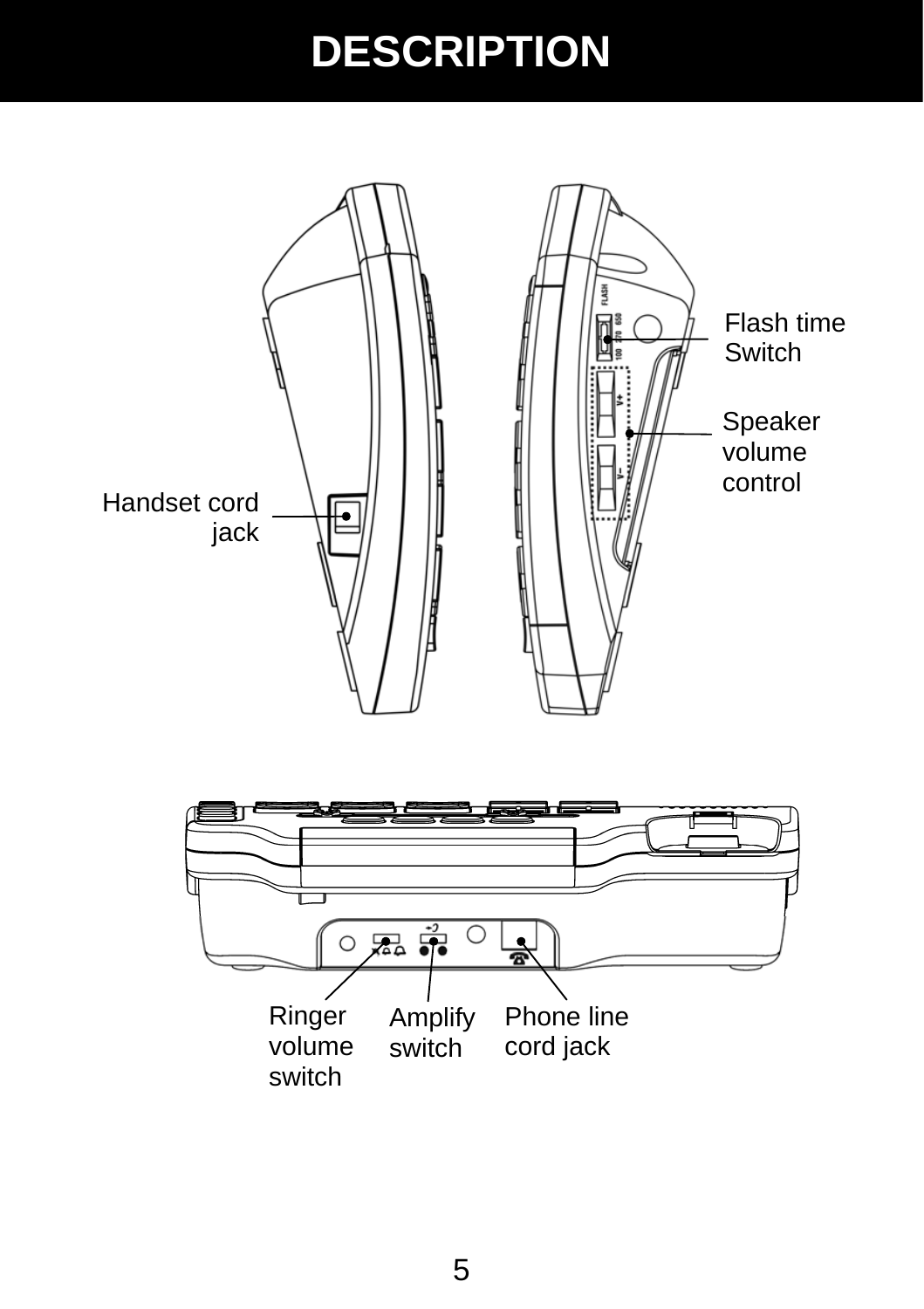## **INSTALLATION**

### **Setting Up**

Connect the handset to one end of the curly cord. Plug the other end of the curly cord into the jack on the left hand side of the PHOTOPHONE 100 unit. Place the handset on the cradle.

Connect the line cord to the jack located at rear of telephone then connect the plug at the other end of the line cord into the wall socket \*.

(\*) Classified TNV-3 according to EN60950 standard

### **Wall Mounting**

Slide the handset hanger tab out and reverse its position (rotate it 180 degrees). Slide it back into place so that the hook points up (see diagram 1). This will keep the handset from falling out of the cradle when it is mounted on the wall.

Install two self-tapping screws (not supplied) at a distance of 80 mm from each other and located on a vertical line.

Place the phone onto the screw-heads and slide down to secure (see diagram 2).

Turn the hook in the receiver cradle so that the receiver can be placed on-hook.



Diagram 1 Diagram 2

**80CM** 凤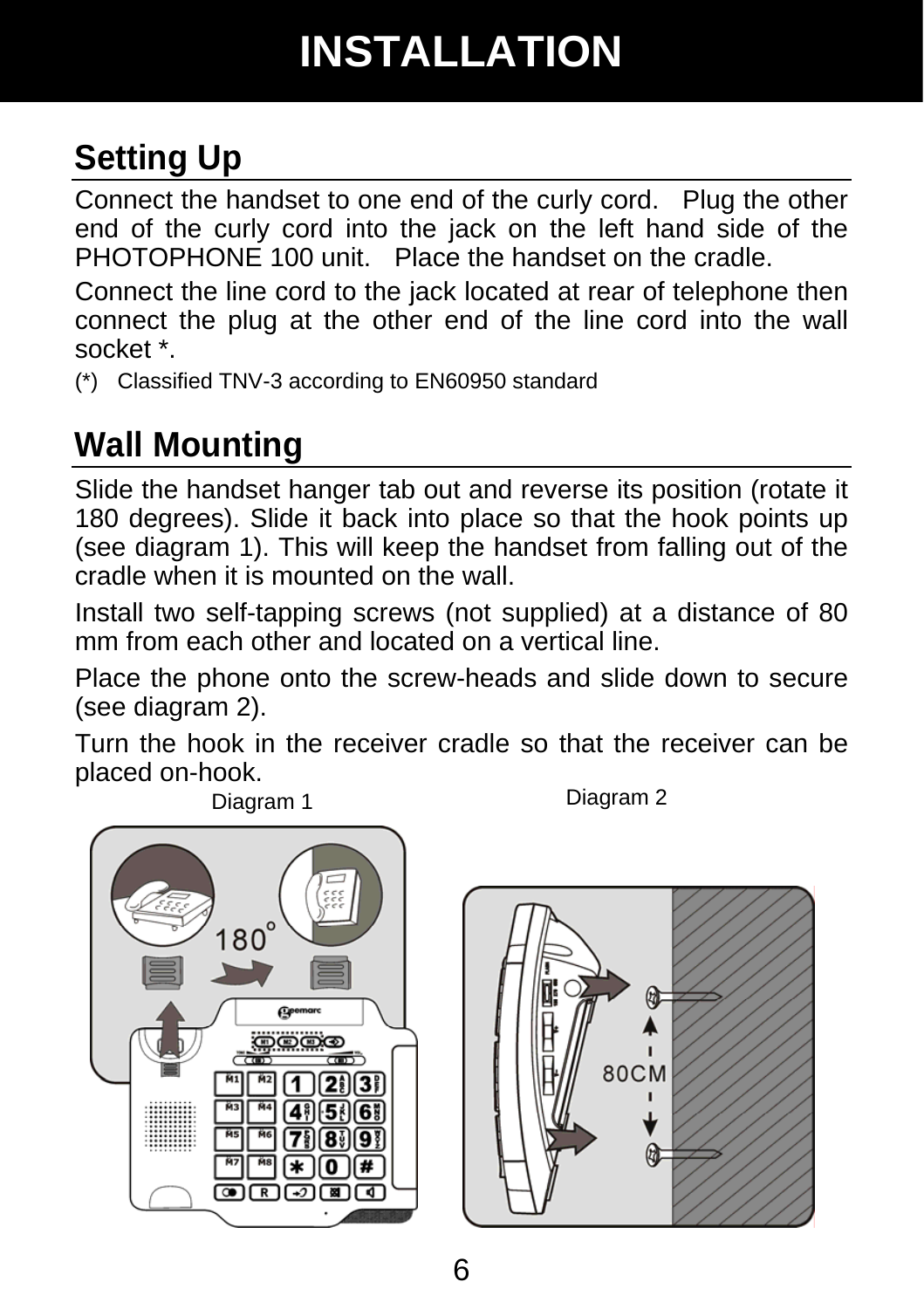## **SETTINGS**

### **Ringer Settings**

A switch located on the rear of the PHOTOPHONE 100 unit allows the ringer volume to be switched  $\mathbf{z} \Omega \Omega$  to **HI** (maximum volume), **LO** (lowest volume) or OFF (if you would prefer not to be disturbed).

### **Flash (Recall) Setting**

**FLASH** You can adjust the flash time by using the switch located on the right side of your telephone phone. There are three levels available, 100ms, 270ms and 650 ms. Your telephone works with a flash time for United Kingdom (R=100ms).

### **Receiving Volume and Tone Settings**

You can alter the receiving volume and tone during a conversation according to your hearing requirements.

Use the Volume slide control **WOL** found at the top of the telephone base to adjust the level. The volume adjustment available is 0-15dB.

The **AMPLIFY** button  $\rightarrow$  on the telephone base provides additional amplification of 15dB i.e the volume adjustment will become 15-30B. When the amplify function is activated, the<br>Amplify LED is lit.  $\begin{array}{c} 0 \text{dB} \\ 15 \text{dB} \end{array}$   $\begin{array}{c} 15 \text{dB} + 7 \text{OFF} \\ 30 \text{dB} + 7 \text{ON} \end{array}$ Amplify LED is lit.

l<sup>0dB</sup><br>15dB

#### **Setting a default for Amplification.**

The Amplify **ON /OFF**  $\overline{\bigcup_{n=0}^{+2}}$  located at the rear allows the amplification facility to be switched **ON** or **OFF** as a default each time you use the telephone.

#### **AMPLIFY ON/OFF Switch at ON Position**

The additional amplification and tone controls are automatically activated each time you use the telephone. The amplify LED light will be lit when you use the telephone.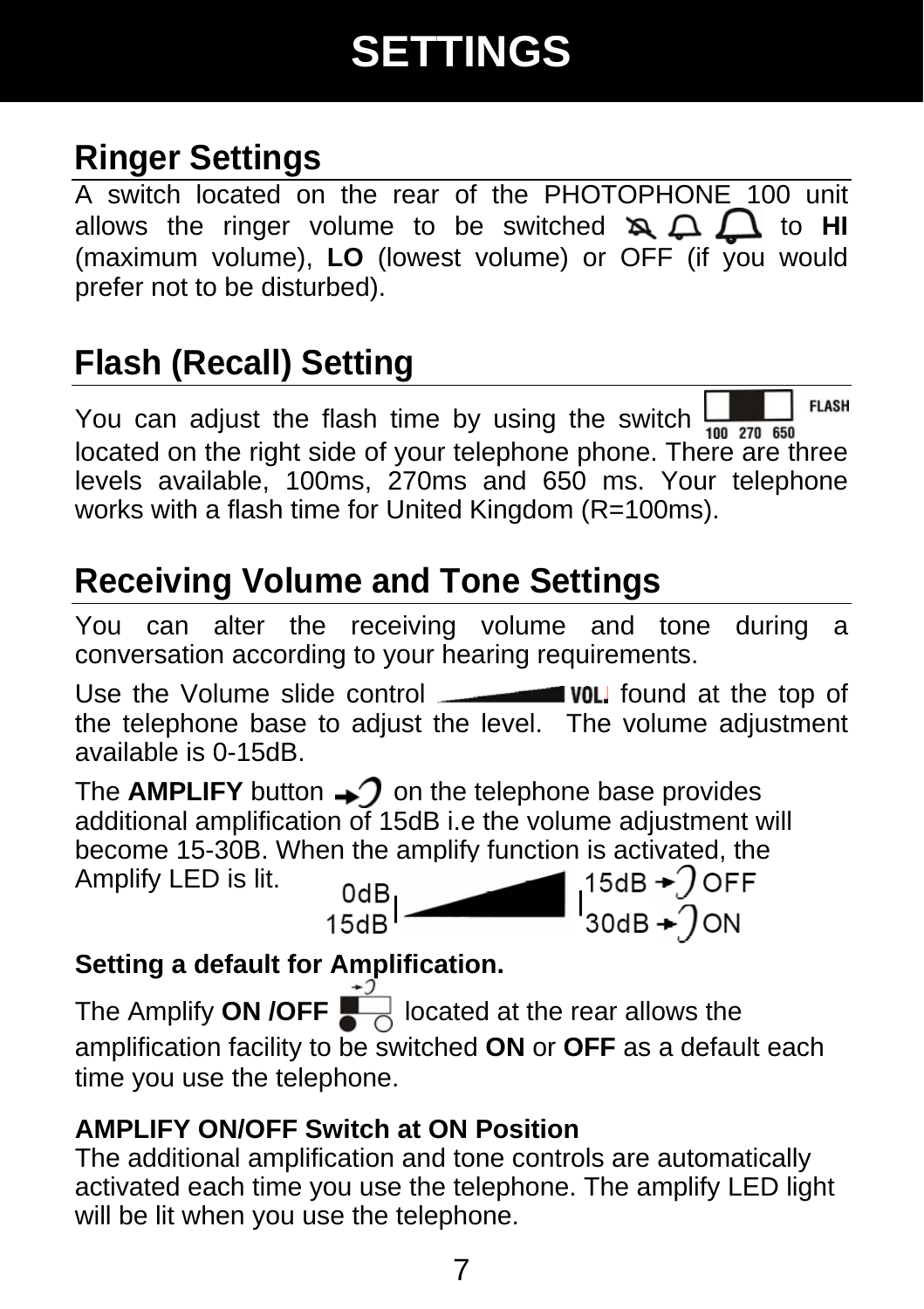## **SETTINGS**

Pressing the Amplify button  $\rightarrow$  during a call will turn off the additional amplification and tone controls. However, you can still adjust the handset receive volume with the Volume slide bar. Irrespective of how many times you press the amplify key  $\rightarrow$ throughout a call, the next time you pick up the handset to make a new call, these functions will be activated once again.

#### **AMPLIFY ON/OFF Switch at OFF Position**

The additional amplification and tone controls are deactivated each time you use the telephone. The Amplify LED will be off whenever you use the telephone.

Pressing the Amplify button  $\rightarrow$  once during a call will enable tone control and additional amplification. The LED light will turn on to reflect this change. If you press the amplify button  $\rightarrow$  once more, the additional amplification and tone control features will be turned off once again. The LED light will turn off to reflect this change.

Irrespective of how many times you press the amplify key  $\rightarrow$ throughout a call, the next time you pick up the handset, these functions will be turned off once again.

#### **Tone Receiving Adjustment**

If the receiver volume has been amplified, the tone control TONE can also be adjusted. You can adjust and increase the low frequency or high frequency sounds with the tone slide control on the top of the unit.

> **Bass**  $+10$ db max



Treble  $+10db$  max

**Note:** The tone adjustment function will not be affective when the receiver volume is set to normal level.

### **Speakerphone Volume Setting**

In hands free mode you can adjust the speaker volume by using the volume controls V+ or V- located on the right side of the phone.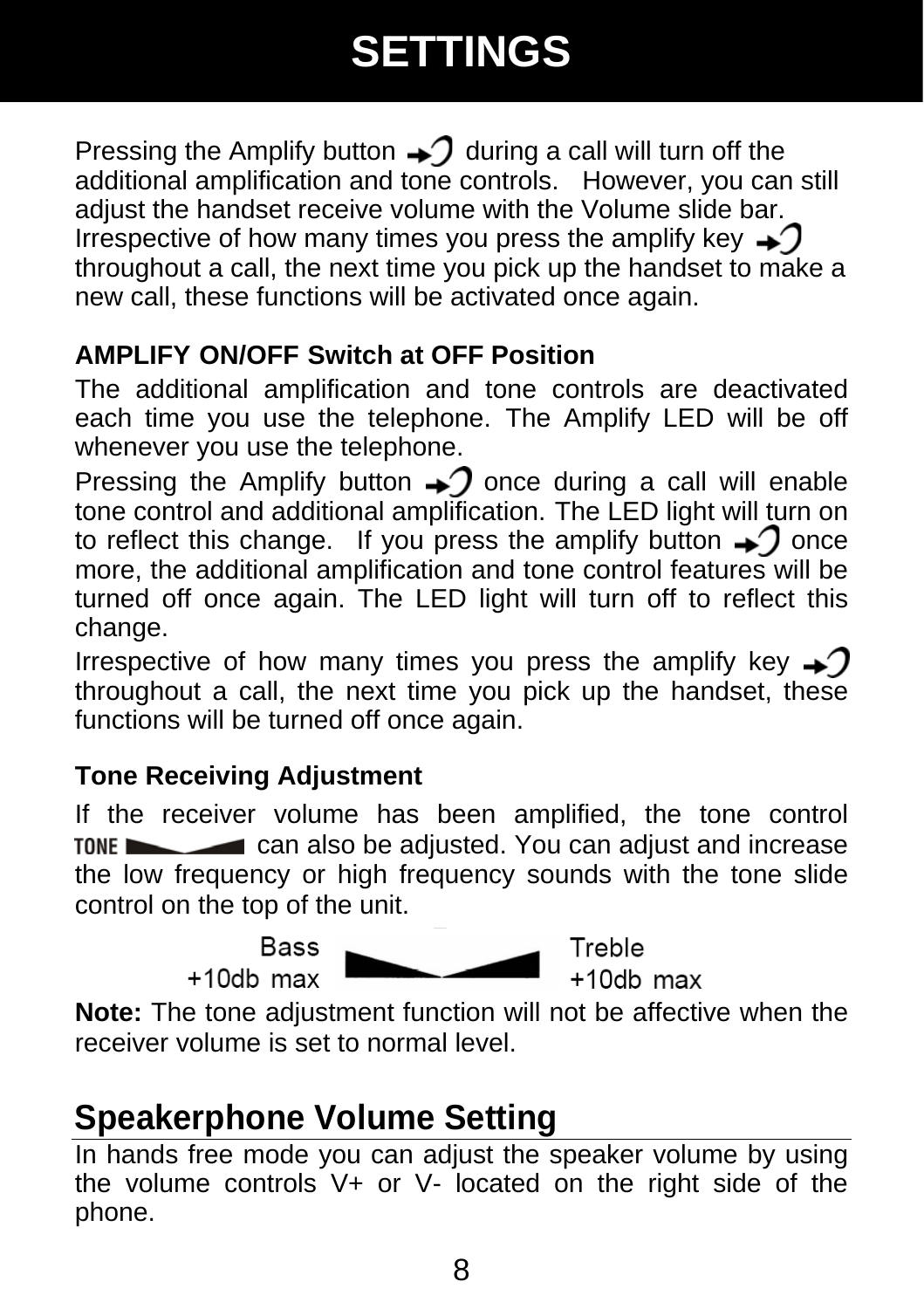## **USING THE TELEPHONE**

### **Making a Call**



Dial the telephone number on the keypad.

To end the call, simply press  $\Box$  again

To activate the Hands Free function during the call, press the

**SPEAKER** button  $\mathbf{\mathbb{I}}$  and replace the handset on the cradle at the same time.

To deactivate the Hands Free function during a call, lift the handset.

**Note:** When in hands free mode, only one person may talk at a time. The switch-over between speaker and microphone is automatic. This is dependent on the sound level of the incoming call and the microphone respectively. It is therefore essential that there are no loud noises, e.g. music, in the immediate vicinity of the telephone, as this will disrupt the hands free function.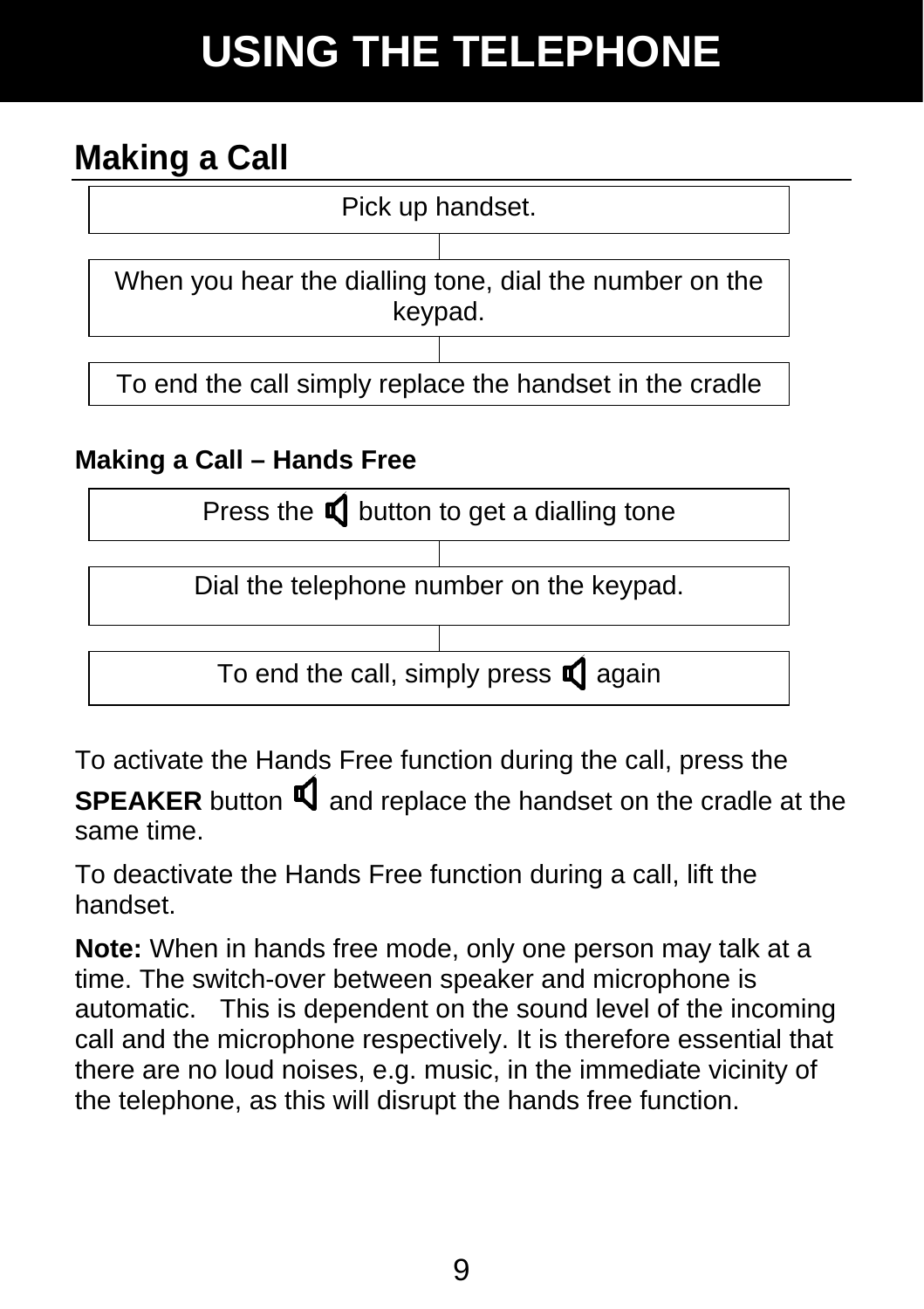## **USING THE TELEPHONE**

### **Receiving a Call**

When an incoming call is received, the telephone rings and the incoming call LED lights up.

Lift the handset and speak

To end the call simply replace the handset in the cradle

**Receiving a call – Hands Free** 

Press  $\blacksquare$  to speak hands free

To end the call press  $\blacksquare$ 

### **Last Number Redial**

Lift the handset or press  $\blacksquare$  for hands free use

Press  $\circ$  to redial the last number dialled.

### **Mute Function**

If you wish, you can speak privately to someone else in the room without your caller overhearing. You will still be able to hear the caller but they cannot hear you during the mute operation.

To switch on the mute mode during a call press the **MUTE** button  $\boxtimes$  once (the mute LED will light up). Your caller will not be able to hear you anymore.

Press  $\boxtimes$  again to resume the conversation with your caller (the mute LED will switch off).

### **Hearing Aid Use**

This telephone is hearing aid compatible. Select the T mode on your hearing aid to enable this feature.

### **Flash Signal**

The **FLASH** button  $\bf{R}$  can be used with special services such as Call Waiting (if provided by your service provider) or transferring external calls to another extension within a private switchboard.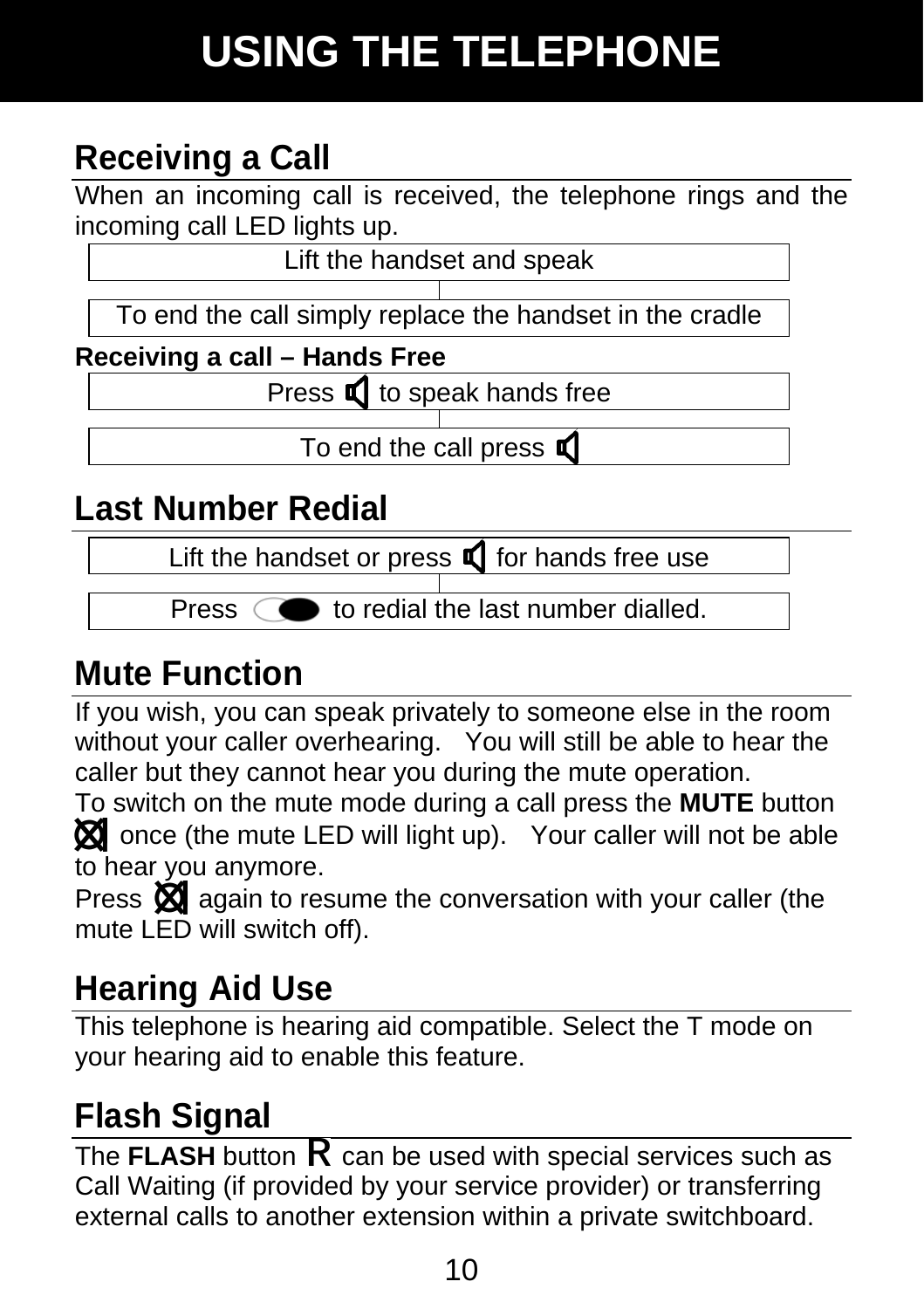## **MEMORY**

### **Storing a Number to Memory**

There are 11 memory buttons (**M1**, **M2** and **M3** and 8 photo dial buttons). You can slip your contact's photograph under the perspex of the button. This is very useful if you tend to forget telephone numbers or names.



memory location

Entering a new number into a memory location which currently stores a number will automatically erase the original number

A memory index card is located on the base so you can record the location of telephone numbers.

### **Dialling a Number from Memory**

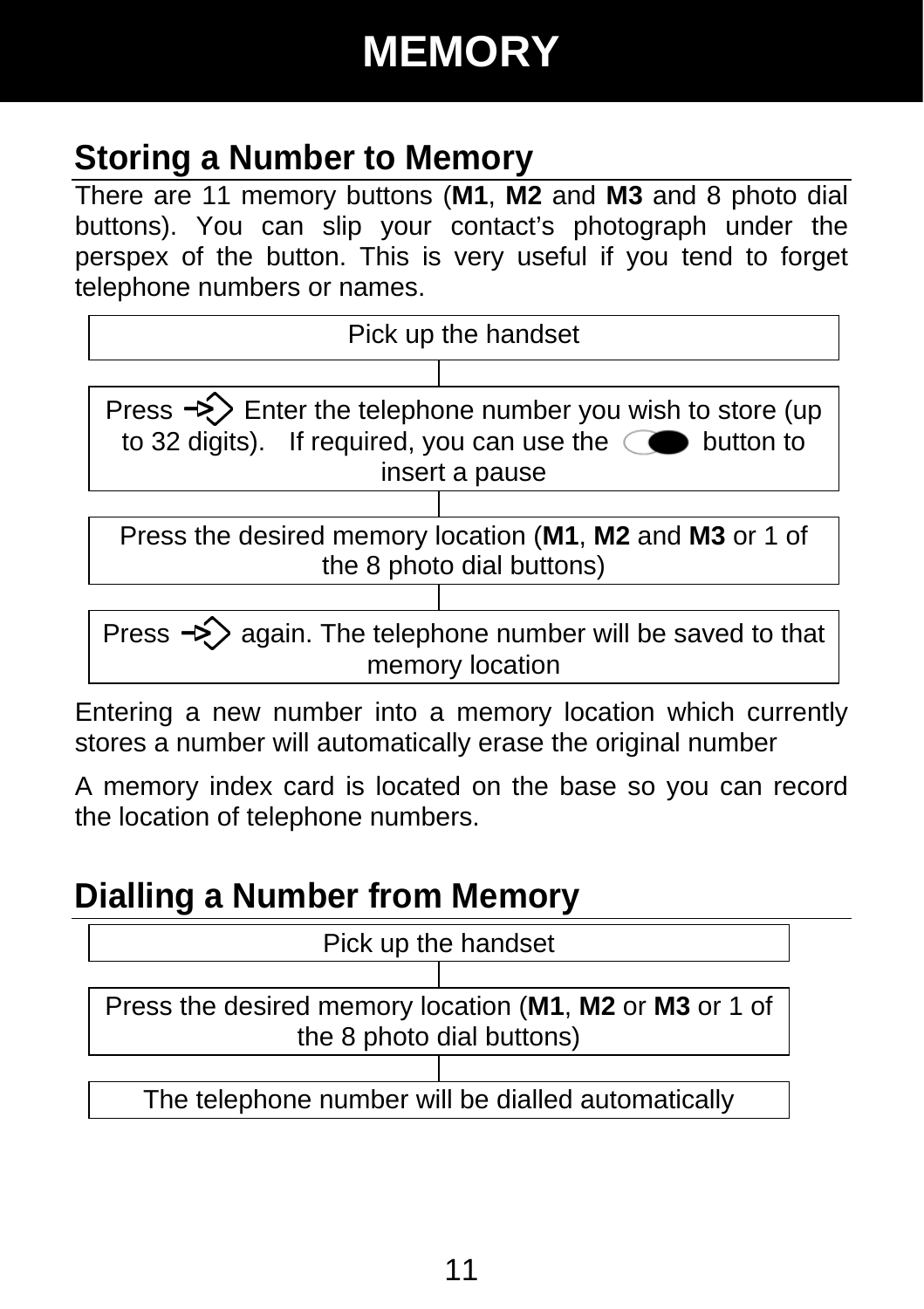## **TROUBLESHOOTING**

#### **PHOTOPHONE100 does not ring**

- Make sure that the telephone line cord is plugged in correctly and is not damaged.
- Connect another telephone to the telephone PTT socket or move your telephone to another socket to track if the failure is coming from your telephone or your PTT socket.
- There may be too many communication devices connected to a single telephone line e.g. another telephone, modem or facsimile machine. Contact your network provider for help in calculating the limit for your home or business line.
- Make sure the ringer setting is not switched to OFF.

#### **No dial tone**

- Make sure that the telephone line cord is plugged in correctly and is not damaged.
- Connect another telephone to the telephone PTT socket or move your telephone to another socket to track if the failure is coming from your telephone or your PTT socket.
- There may be too many communication devices connected to a single telephone line e.g. another telephone, modem or facsimile machine. Contact your network provider for help in calculating the limit for your home or business line .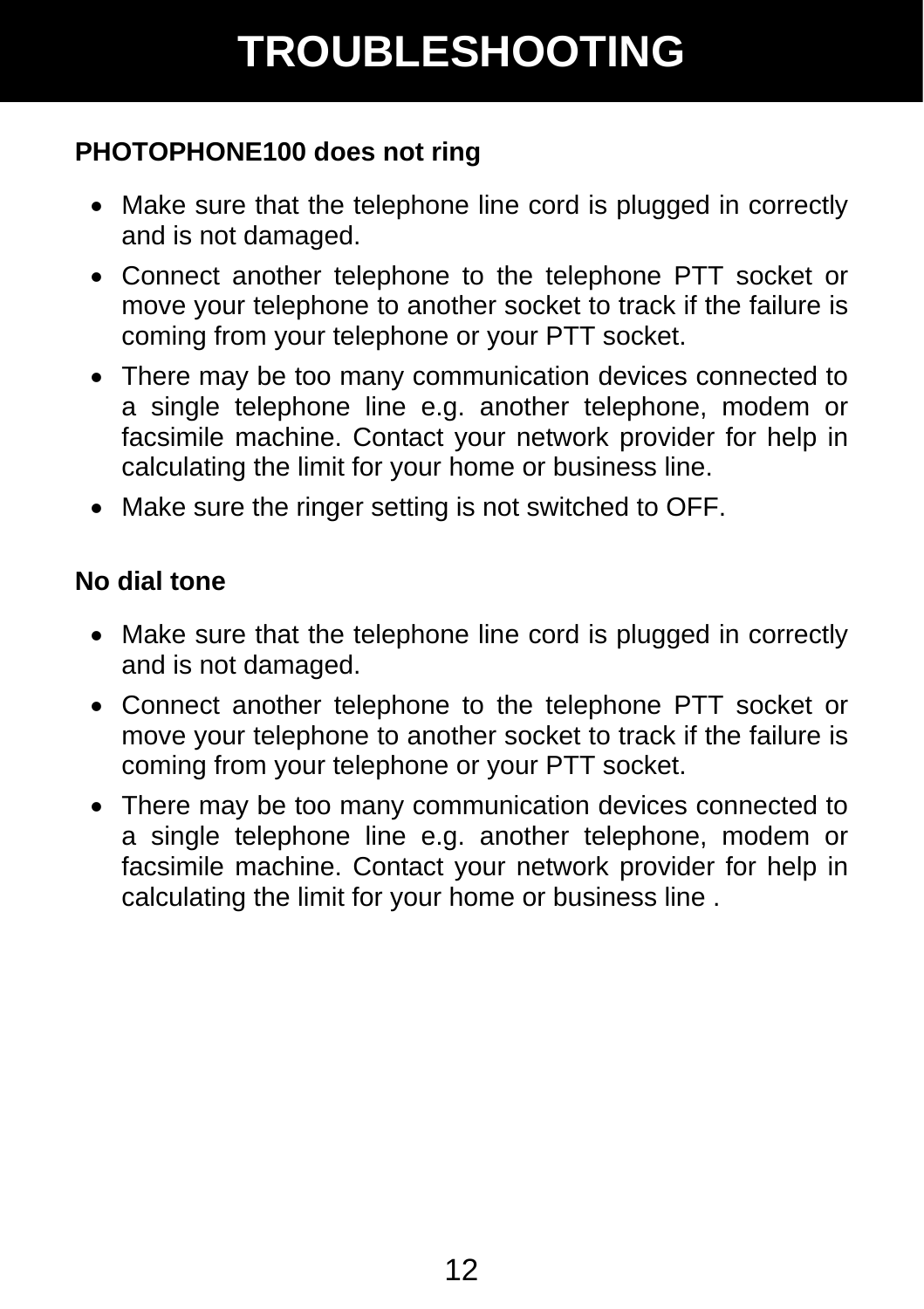## **SAFETY INFORMATION**

#### **General**

Do not open the unit. Contact the helpline for all repairs.

#### **Cleaning**

Clean the telephone with a soft cloth. Never use polishes or cleaning agents - they could damage the finish or the electrics inside.

#### **Environmental**

Do not expose to direct sunlight.

Always ensure there is a free flow of air over the surfaces of the telephone.

Do not place any part of your product in water and do not use it in damp or humid conditions e.g. bathrooms.

Do not expose your product to fire or other hazardous conditions.

Unplug your phone from the telephone socket during thunderstorms because it could damage your telephone. Your guarantee does not cover thunderstorm damage.

The telephone is designed for working within a temperature range of  $5^{\circ}$ C to  $45^{\circ}$ C.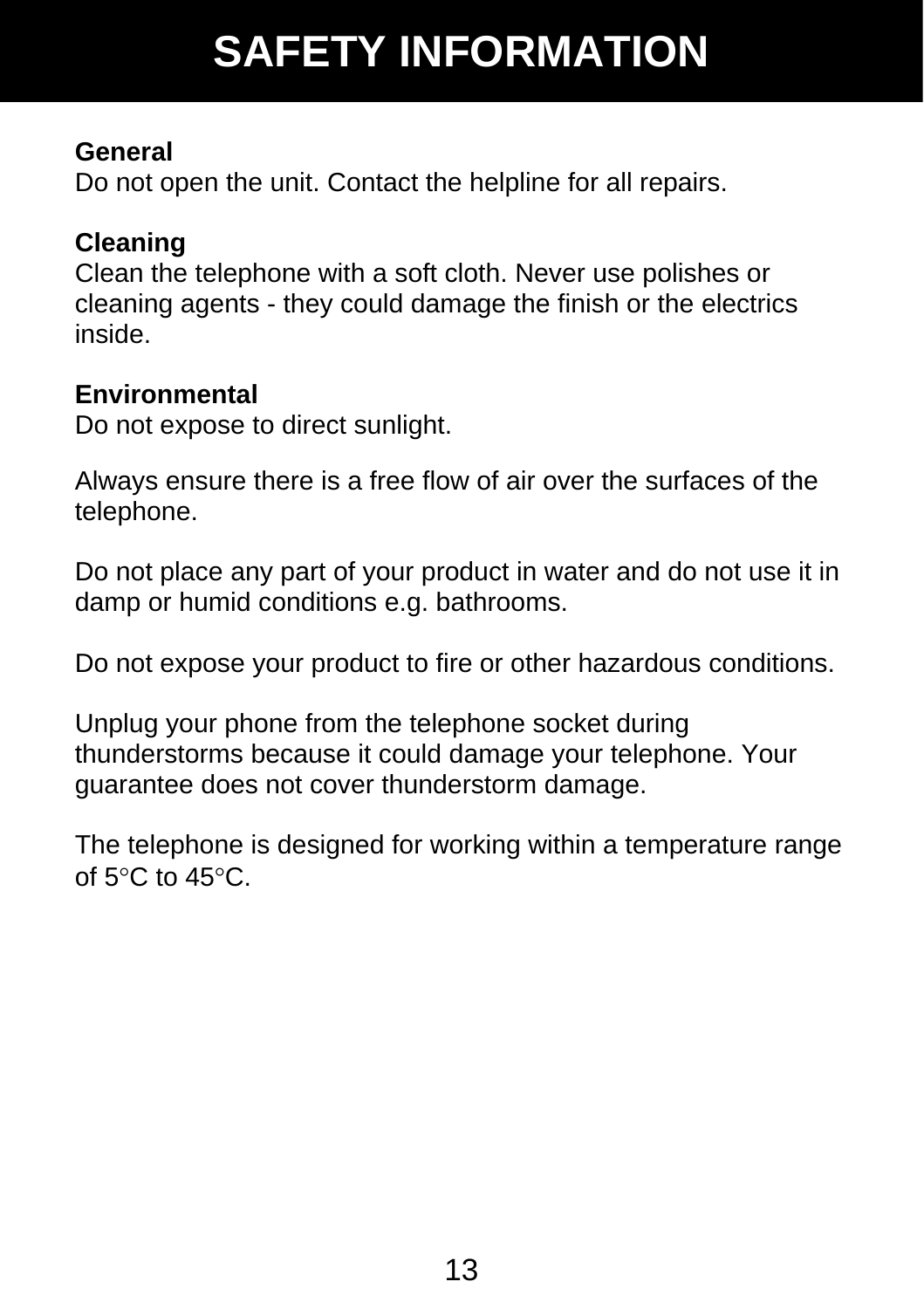## **GUARANTEE**

From the moment your Geemarc product is purchased, Geemarc guarantee it for the period of two years. During this time, all repairs or replacements (at our discretion) are free of charge. Should you experience a problem then contact our help line or visit our website at www.geemarc.com. The guarantee does not cover accidents, negligence or breakages to any parts. The product must not be tampered with or taken apart by anyone who is not an authorized Geemarc representative. The Geemarc guarantee in no way limits your legal rights.

**IMPORTANT:** YOUR RECEIPT IS PART OF YOUR GUARANTEE AND MUST BE RETAINED AND PRODUCED IN THE EVENT OF A WARRANTY CLAIM.

#### **Please note: The guarantee applies to the United Kingdom only**

**DECLARATION:** Geemarc Telecom SA hereby declares that this product is in compliance with the essential requirements and other relevant provisions of the Radio and Telecommunications Terminal Equipment Directive 2014/53/UE and in particular article 3 section 1a, 1b and section 2. The telephone does not operate if the line current is lower than 18 mA.

*The declaration of conformity may be consulted at www.geemarc.com*  $\epsilon$ 

**Telephone connection:** Voltages present on the telecommunication network are classified TNV-3 (Telecommunication Network Voltage) according to the EN60950 standard.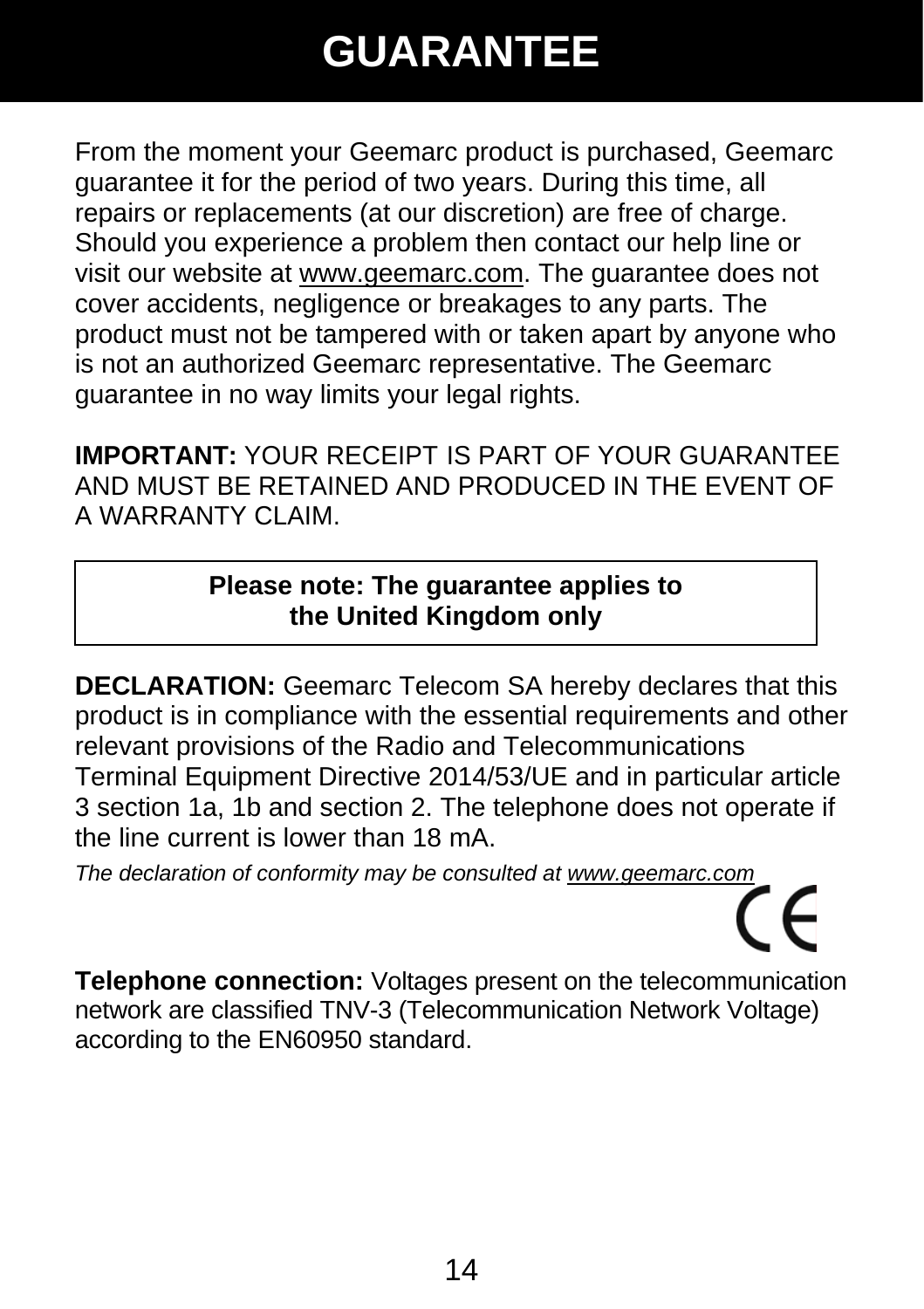## **RECYCLING DIRECTIVES**

The WEEE (Waste Electrical and Electronic Equipment) has been put in place for the products at the end of their useful life are recycled in the best way.

When this product is finished with, please do not put it in your domestic waste bin.

Please use one of the following disposal options:

- Remove the batteries and deposit them in an appropriate WEEE skip. Deposit the product in an appropriate WEEE skip.
- Or, hand the old product to the retailer. If you purchase a new one, they should accept it.

Thus if you respect these instructions you ensure human health and environmental protection.





For product support and help visit our website at **www.geemarc.com**

#### Telephone **01707 387602**

#### Or fax **01707 832529**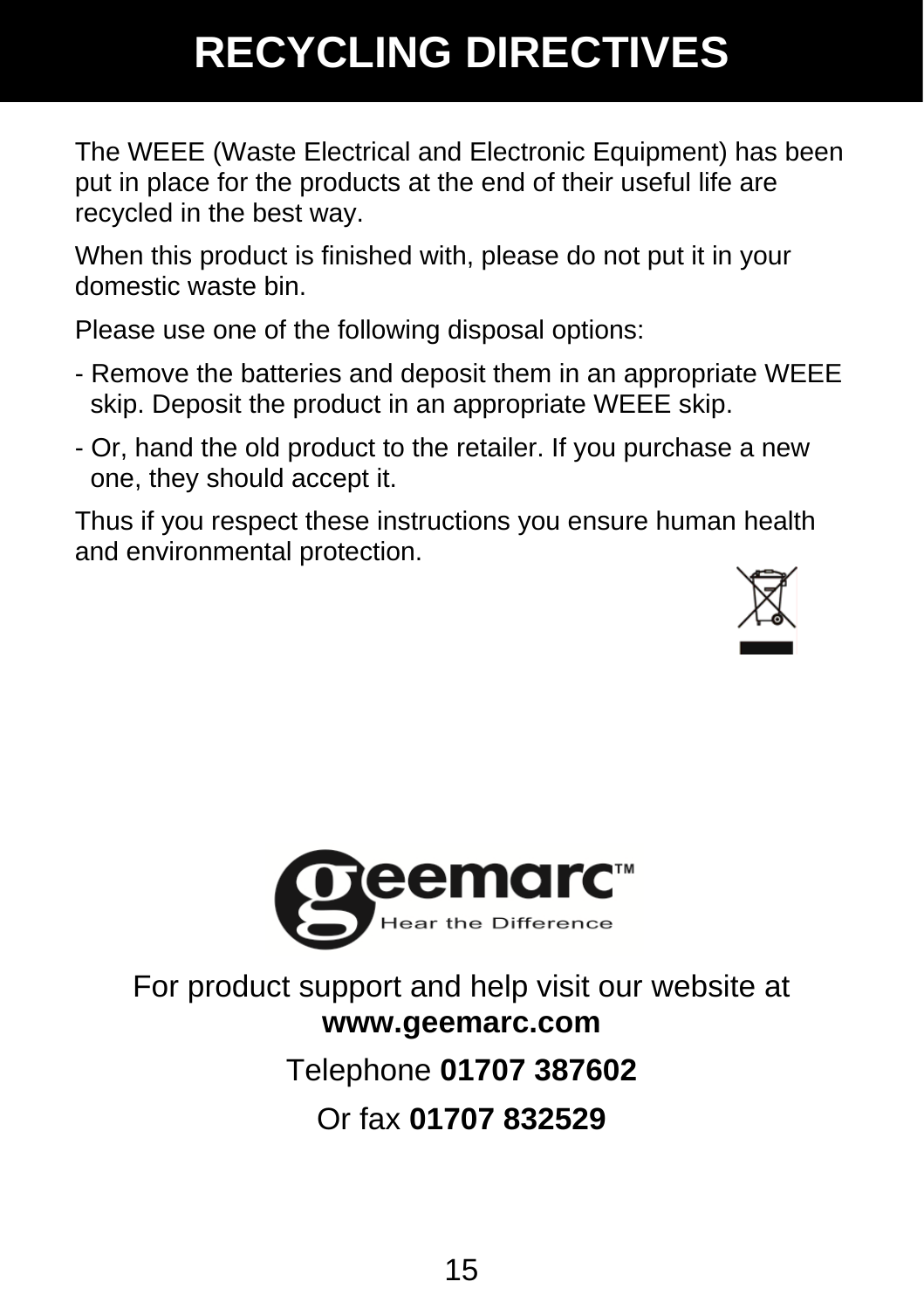## **TABLE DES MATIERES**

| UTILISATION DU TELEPHONE  24<br>Rappel du dernier numéro composé 25 |
|---------------------------------------------------------------------|
| Composer un numéro mis en mémoire 26                                |
|                                                                     |
|                                                                     |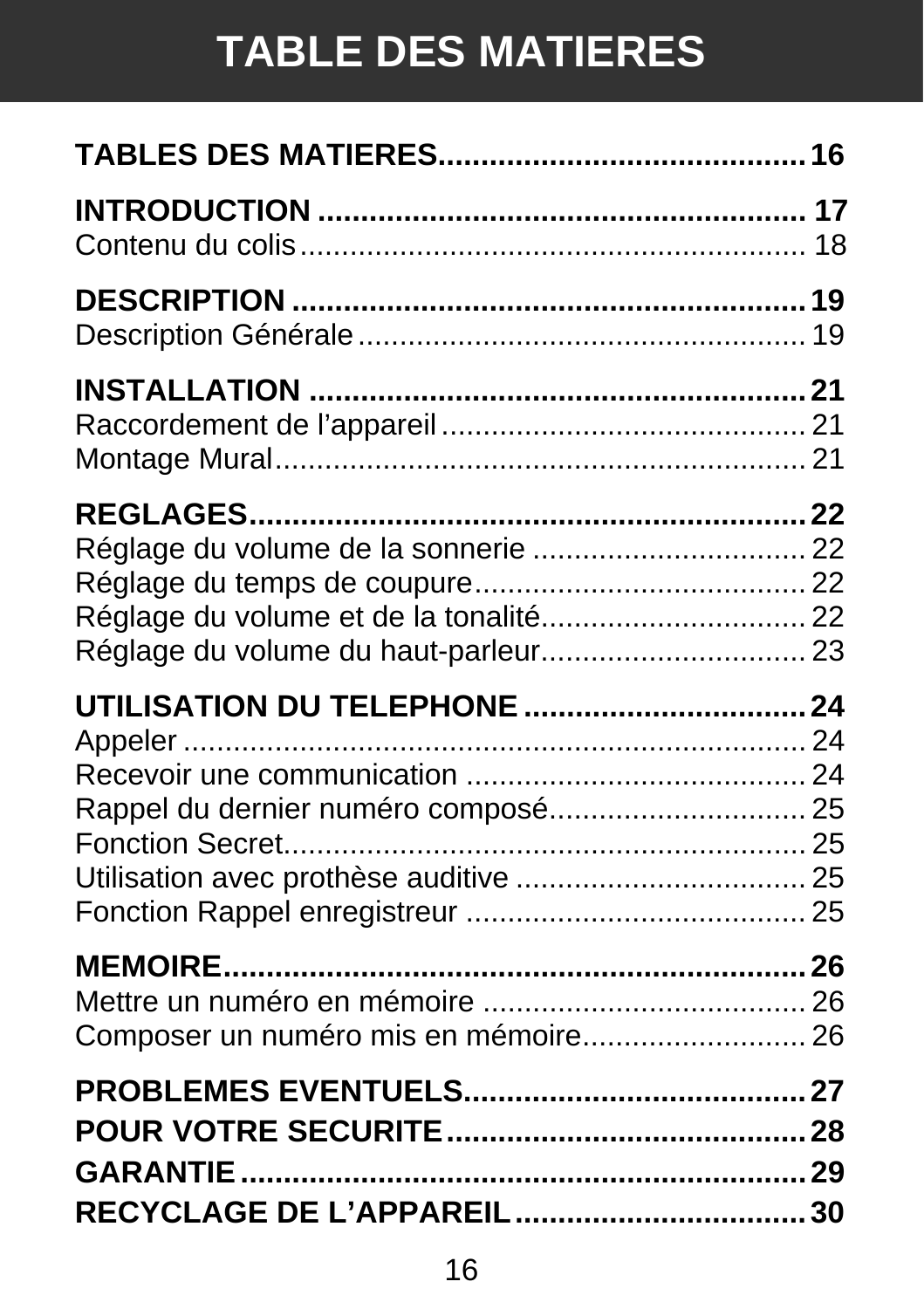## **INTRODUCTION**

!!!Voir sur notre site internet si une version plus récente de cette notice d'utilisation est disponible.!!!

Merci d'avoir choisi notre Geemarc PHOTOPHONE 100. Cet appareil est un téléphone amplifié à larges touches. Avec ses larges touches le clavier est facile à voir et à utiliser, cela permet d'éviter toute erreur de composition de numéro. Il y a également des touches mémoire photos, destinées à faciliter l'appel car vous pourrez identifier ces racourcis clavier grâce aux photos de votre famille et de vos amis. Ce téléphone est compatible avec les prothèses auditives.

Il est important que vous lisiez les conseils d'utilisation ci-dessous afin d'utiliser au mieux votre téléphone GEEMARC .Conservez ce mode d'emploi en lieu sur pour une utilisation ultérieure.

Ce mode d'emploi explique comment utiliser le téléphone :

#### **PHOTOPHONE 100**

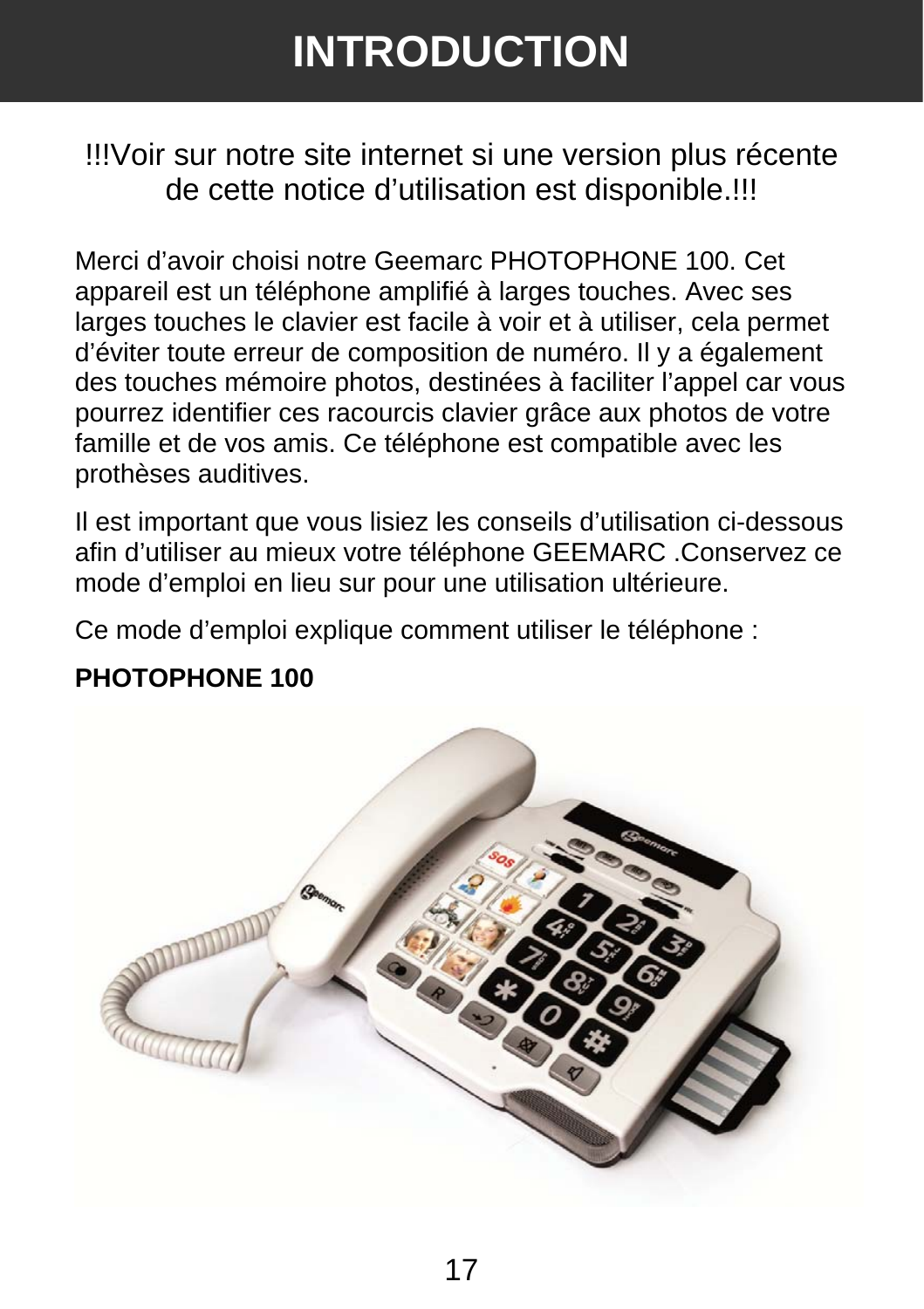## **INTRODUCTION**

### **Contenu du colis**

Une fois le colis déballé, vérifiez que vous disposez de l'ensemble des éléments présentés ci-après. Si l'un des éléments est absent, contactez sans délai votre revendeur.

- 1 base PHOTOPHONE 100
- 1 combiné PHOTOPHONE 100 et un cordon spiralé
- 1 cordon téléphonique
- 1 mode d'emploi



Si vous avez besoin d'aide ou de soutien technique, consultez notre site Internet: **www.geemarc.com** Telephone **+33 (0)3 28 58 75 99** Ou Fax **+33 (0)3 28 58 75 76**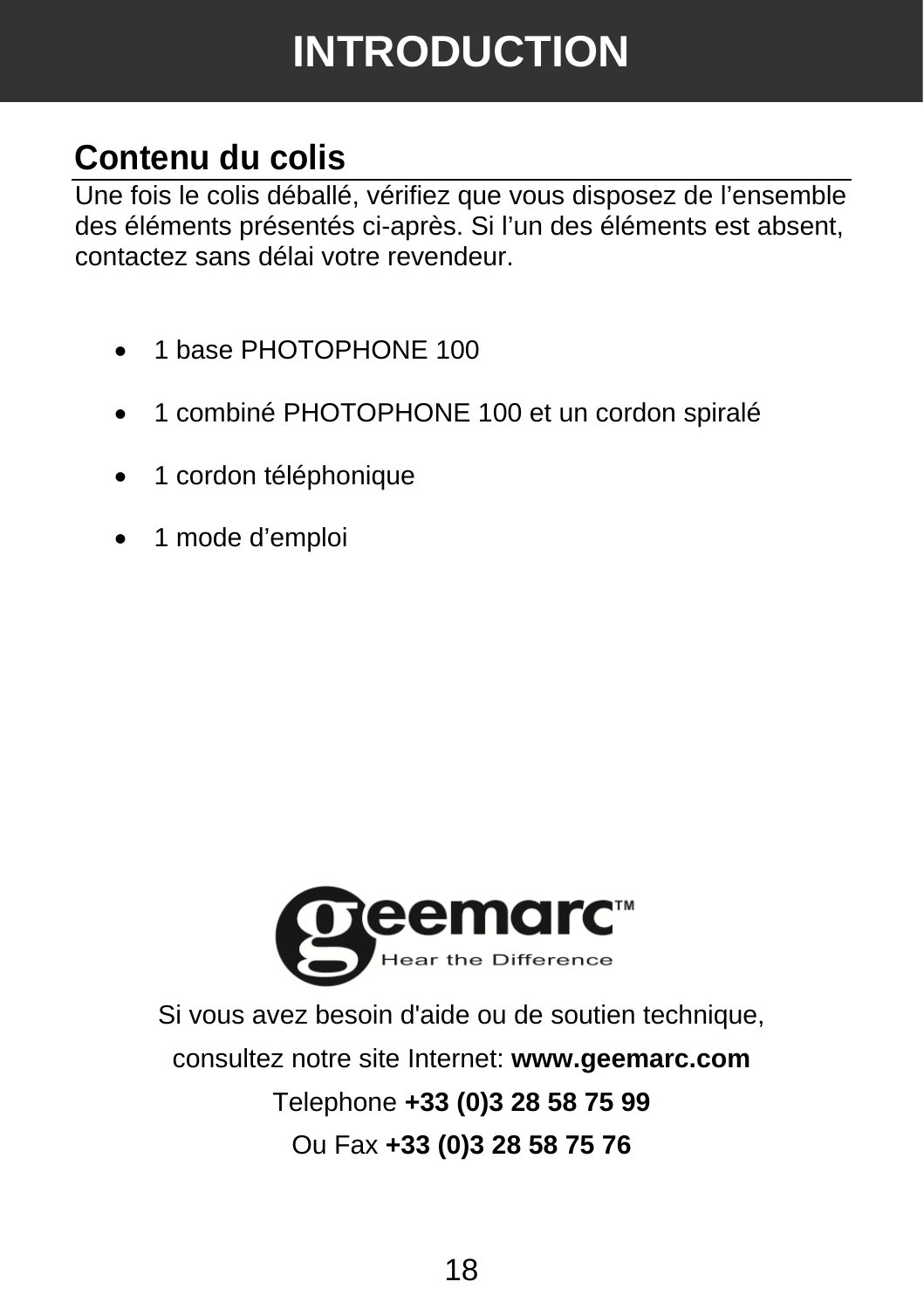## **DESCRIPTION**

### **Description Générale**

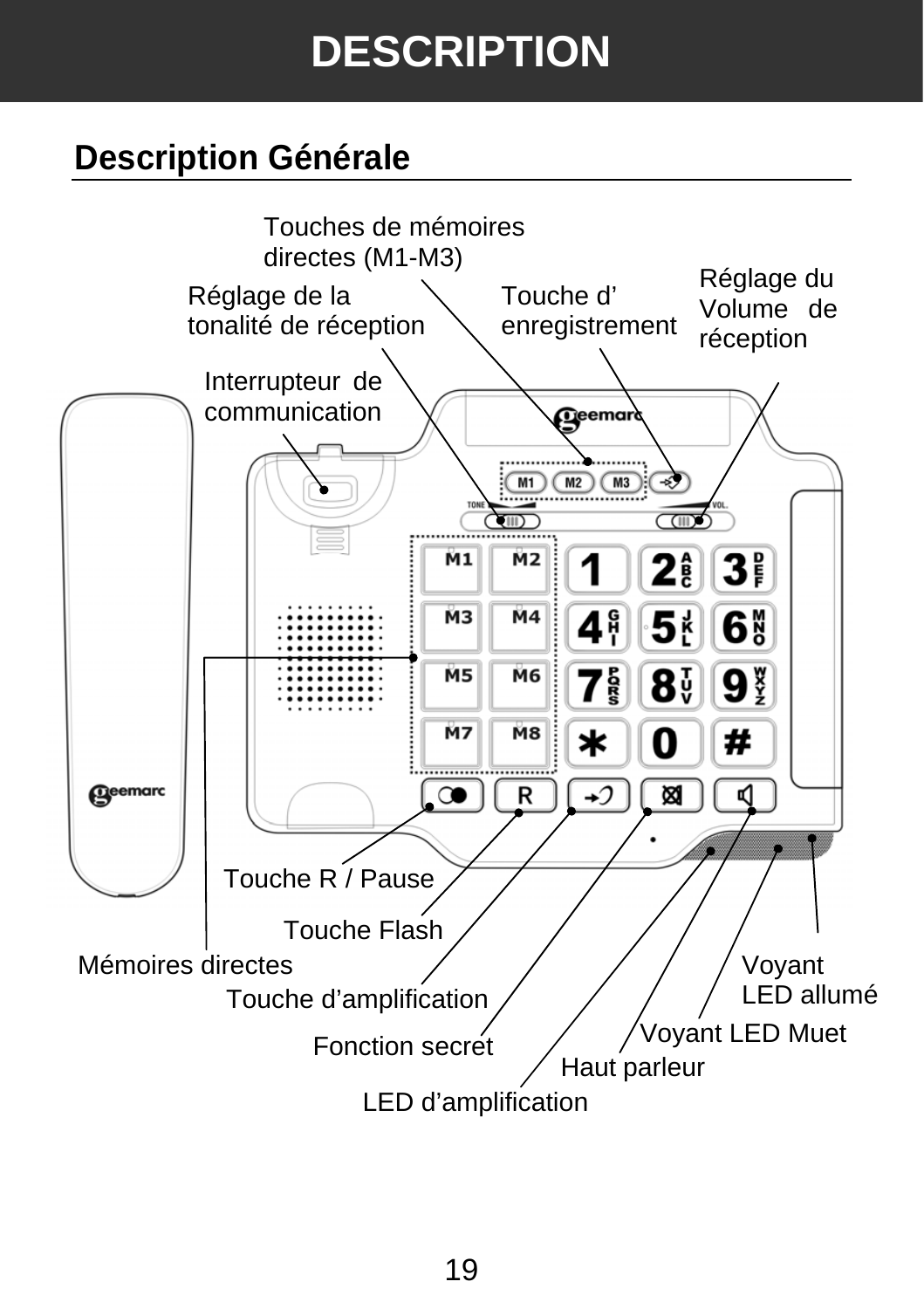## **DESCRIPTION**

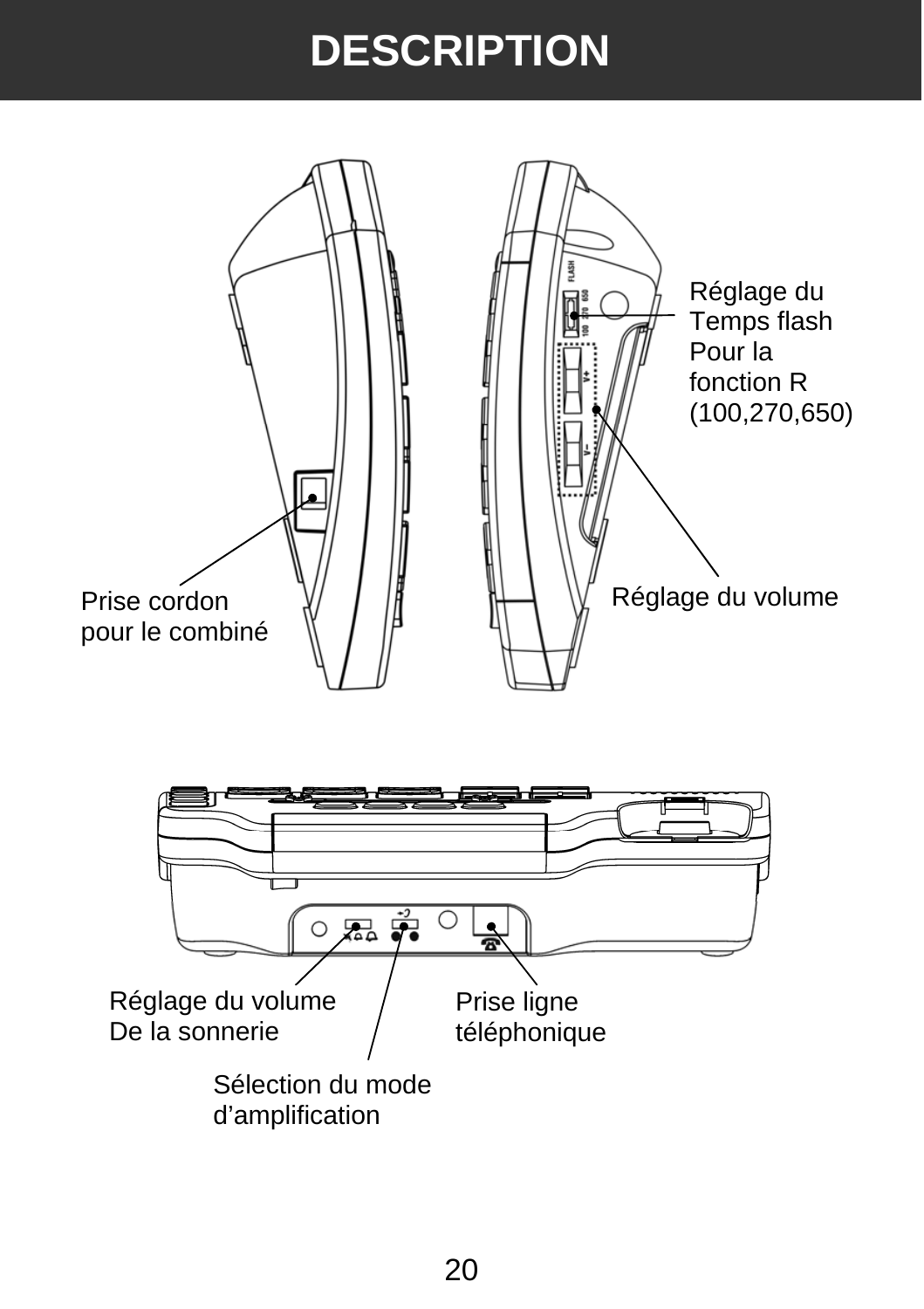## **INSTALLATION**

### **Raccordement de l'appareil**

Branchez le combiné à une des extrémités du cordon à spirale. Branchez ensuite l'autre extrémité du cordon à la prise qui se trouve à gauche de la base du PHOTOPHONE 100. Placez le combiné sur la base.

Connectez le cordon téléphonique à la prise située à l'arrière du téléphone puis branchez l'autre extrémité à la prise téléphonique murale \*.

(\*) Classé TNV-3 conformément au standard EN60950

### **Montage Mural**

Retirez l'ergot de la base et le faire tourner de 180 degrés de façon à ce que le combiné puisse s'y accrocher (voir schéma 1). Cela permettra au combiné de rester sur la base lorsqu'il sera accroché au mur.

Fixez au mur 2 vis de fixation (non fournis). Celles-ci doivent se trouver à une distance de 80 mm.

Accrochez la base du téléphone aux vis et poussez-la vers le bas afin de l'ancrer correctement en position. (voir schéma 2).

Tournez le crochet sur la base afin que le combiné puisse reposer sur le crochet.



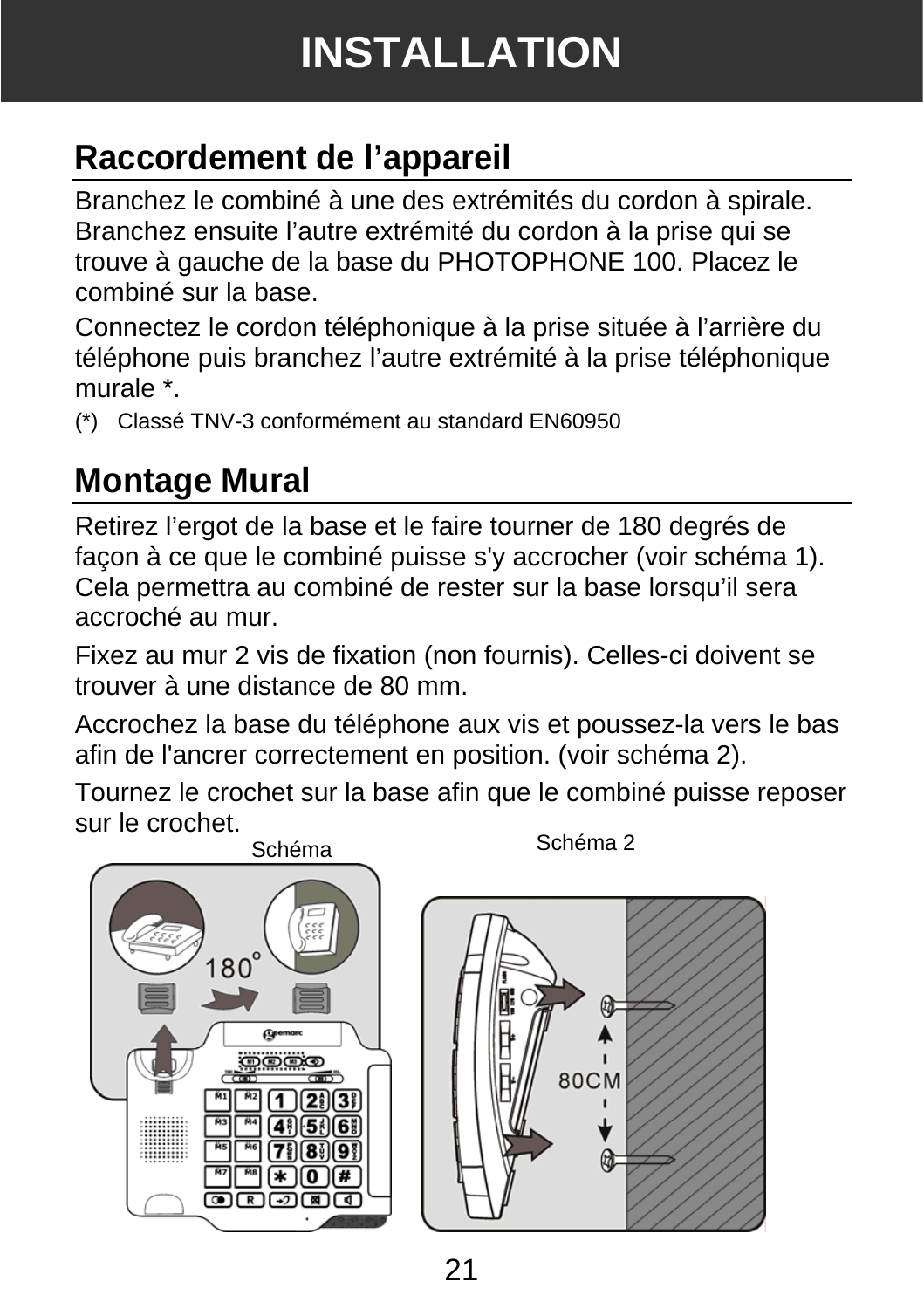### **Réglage du volume de la sonnerie**

Un bouton de réglage situé à l'arrière du PHOTOPHONE 100 permet de choisir parmi trois volumes  $\mathbb{A} \Delta \Delta$  de sonnerie: HI (Fort), LO (Faible) ou OFF (Arrêt).

### **Réglage du temps de coupure**

Vous pouvez régler le temps de coupure en utilisant le bouton  $\frac{1}{2}$  <sup>FLASH</sup> de réglage situé sur le côté droit de votre téléphone. Il 100 270 650 y a trois temps disponibles, 100ms, 270ms (réglage pour le réseau français) et 650 ms.

### **Réglage du Volume et de la Tonalité**

Vous pouvez modifier le volume et la tonalité de réception dans le combiné durant une conversation téléphonique en fonction de vos besoins auditifs.

Le bouton  $\bm{\div} \mathcal{I}$  situé sur la base du téléphone vous offre une possibilité d'amplification supplémentaire de 15dB. L'ajustement du volume se trouvera donc entre 15-30dB. Lorsque la fonction d'amplification est activée, la LED d'amplification est allumée.



#### **Régler l'amplification par défaut**

Un commutateur d'amplification Marche / Arrêt  $\overline{\bullet}$ , situé à l'arrière de l'appareil permet d'activer ou de désactiver l'amplification lors de chaque utilisation du téléphone.

#### **Fonction d'amplification en position Marche**

L'amplification supplémentaire et les contrôles de Volume et Tonalité sont automatiquement activés pour chaque utilisation de l'appareil. Le voyant LED situé en bas à droite s'allumera à chaque décroché.

En communication, appuyez sur  $\rightarrow$  pour désactiver l'amplification et le contrôle de Tonalité. Vous pouvez cependant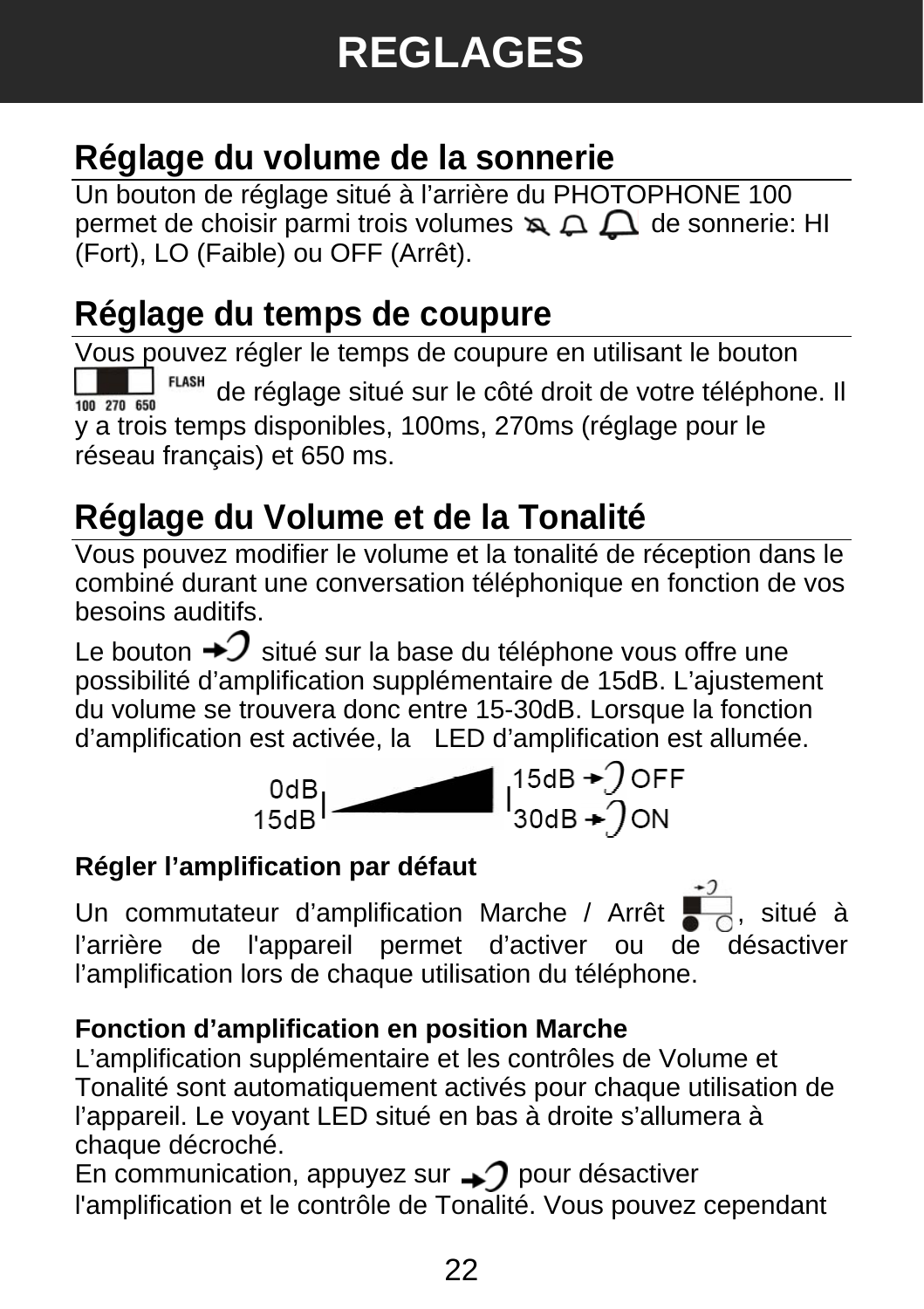## **REGLAGES**

ajuster le niveau de réception du combiné grâce au réglage du volume.

Quelque soit le nombre de fois où vous appuierez sur  $\rightarrow$  lors d'un prochain appel le téléphone sera réinitialisé en mode amplification.

#### **Fonction d'amplification en mode Arrêt**

L'amplification et le contrôle de Tonalité sont éteints à chaque fois que vous utilisez le téléphone. Le voyant LED situé en bas à droite en dessous du symbole  $\rightarrow$  ne s'allumera pas. Appuyez sur le bouton Amplification pendant une communication afin d'activer l'amplification supplémentaire et les contrôles de Volume et Tonalité. Le voyant situé sur  $\rightarrow$  s'allumera pour signaler ce changement de mode. Si vous appuyez de nouveau sur le bouton, l'amplification supplémentaire et le contrôles de Tonalité seront de nouveau éteints. Le voyant LED s'éteindra également afin de signaler ce changement de mode. Quelque soit le nombre de fois où vous appuierez sur  $\rightarrow$  lors d'un prochain appel le téléphone sera réinitialisé en mode sans amplification.

#### **Ajuster la tonalité d'écoute**

Si le volume du combiné a été amplifié, le contrôle de la Tonalité peut aussi être ajusté. Vous pouvez ajuster et diminuer les hautes et les basses fréquences à l'aide du bouton situé sur le bord avant de l'unité.

> Graves  $+10$  dB max



Aigus  $+10$  dB max

**Note:** La fonction d'ajustement de la tonalité ne sera pas active lorsque le volume du combiné sera réglé au niveau normal.

### **Réglage du volume du haut-parleur**

En mode mains libres vous pouvez ajuster le volume du hautparleur en utilisant les boutons de contrôles du volume V+ or Vsitués sur le côté droit du téléphone.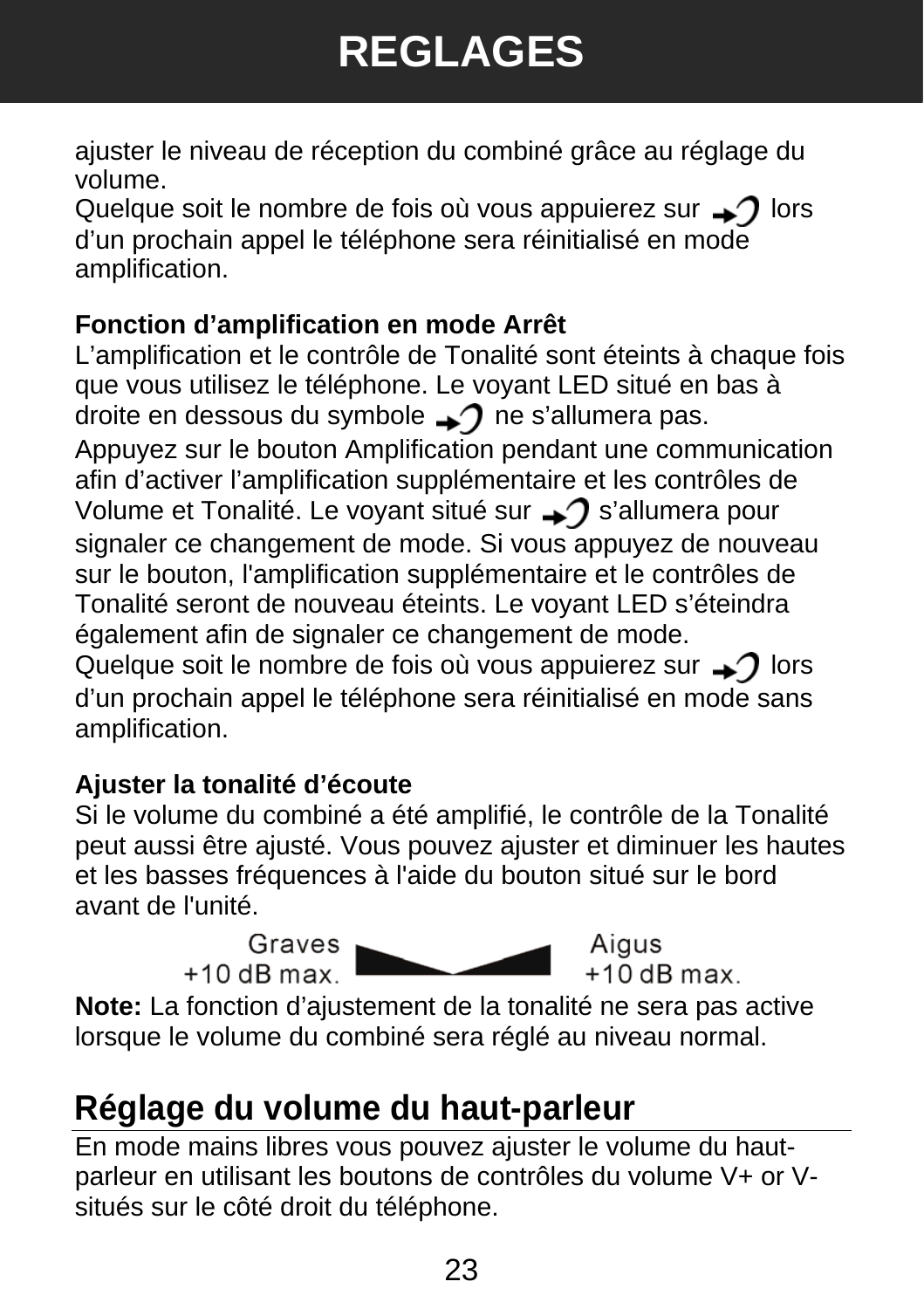## **UTILISATION DU TELEPHONE**

### **Appeler**

Décrochez le combiné.

Composez le numéro de votre correspondant lorsque vous entendez la tonalité.

Pour terminer l'appel, reposez simplement le combiné sur la <u>base.</u>

**Appeler en mode Mains Libres** 

Appuyez sur  $\blacksquare$  pour entendre une tonalité.

Composez le numéro de votre correspondant.

Pour mettre fin à la communication, appuyez à nouveau sur

Pour activer le mode « mains libres » en cours de communication, appuyez sur  $\Box$  puis raccrochez.

Il vous suffit de décrocher le combiné pour désactiver le mode « mains libres » en communication.

**Note:** Une seule personne peut parler à la fois lorsque le téléphone fonctionne en mode « mains libres ». La Commutation entre le haut-parleur et le micro est automatique. Cela dépend du niveau de son entre le signal reçu et le micro. Il est, par conséquent essentiel qu'il n'y ait pas de bruits forts, par ex. de la musique à proximité du téléphone, car cela empêcherait le mode « mains libres » de fonctionner correctement.

### **Recevoir une communication**

Lorsqu'un appel est reçu, le téléphone sonne et les LEDs situés en bas de l'appareil s'allument.

Décrochez le combiné et parlez.

Pour terminer l'appel, reposez simplement le combiné sur la base.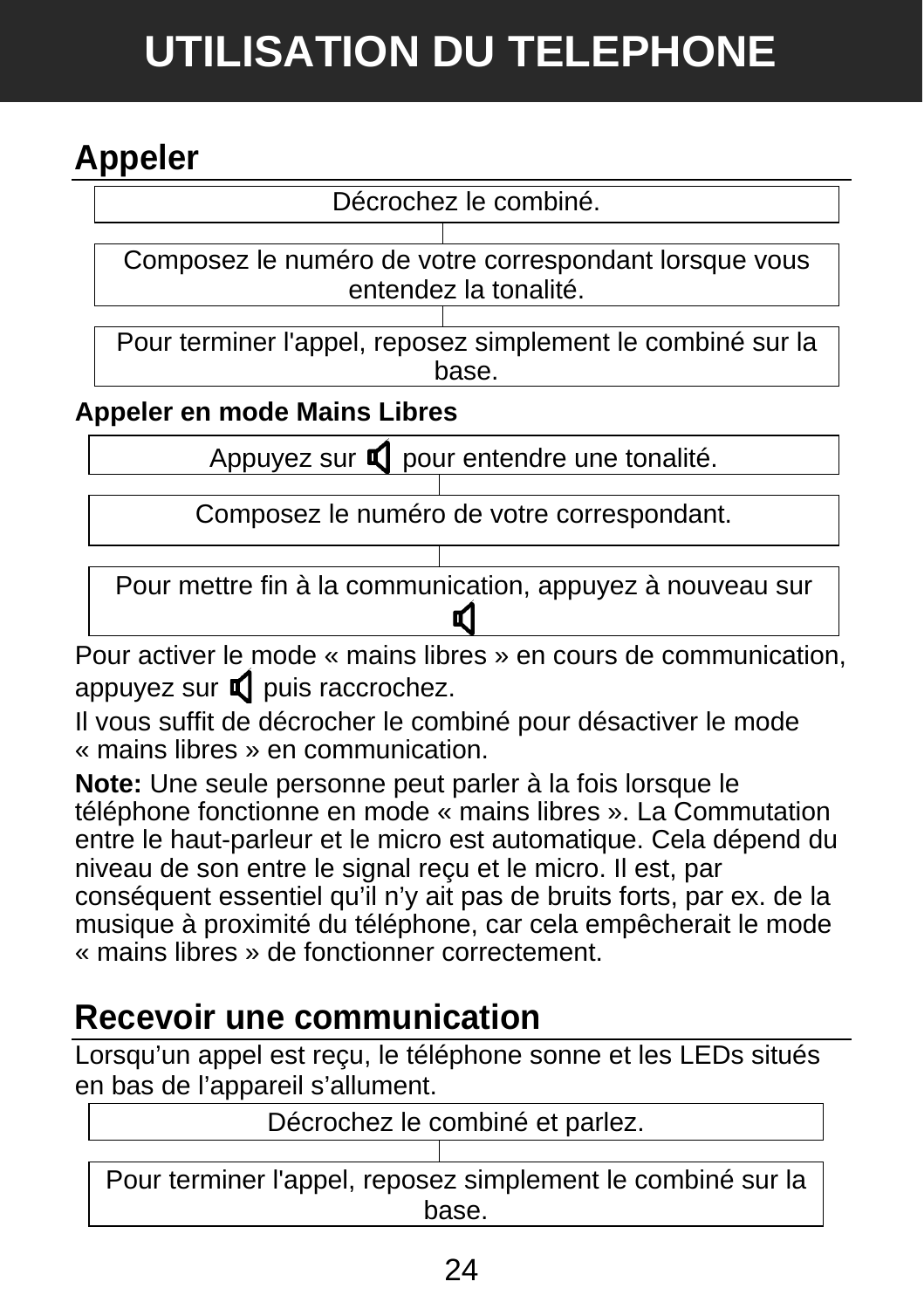## **UTILISATION DU TELEPHONE**

#### **Recevoir un appel en mode Mains Libres**

Appuyez sur  $\Box$  pour parler en mode « mains libres ».

Pour mettre fin à la communication, appuyez sur  $\Box$ 

### **Rappel du dernier numéro composé**



### **Fonction Secret**

Si vous le désirez, vous pouvez parler avec la personne présente dans la même pièce que vous sans que votre correspondant n'entende votre conversation. Vous pourrez toujours entendre votre correspondant mais lui ne vous entendra pas tant que la fonction secret sera activée.

Pour passer en mode « secret » lors d'un appel appuyez sur le bouton  $\bigotimes$  une fois (le voyant LED « secret » s'allumera). Votre correspondant ne sera plus en mesure de vous entendre.

Appuyez de nouveau sur  $\boxtimes$  pour reprendre votre conversation avec votre correspondant (le voyant LED « secret » s'éteindra).

### **Utilisation avec une prothèse auditive**

Ce téléphone est compatible avec une prothèse auditive. Sélectionnez le mode T sur votre prothèse auditive pour utiliser cette fonction.

### **Fonction Rappel enregistreur**

La touche  $\mathsf R$  peut être utilisé avec des services spéciaux tels que la mise en attente d'un appel (si le service est fourni par votre opérateur) ou le transfert des appels entrants vers un numéro de poste vers lequel vous désirez transférer l'appel.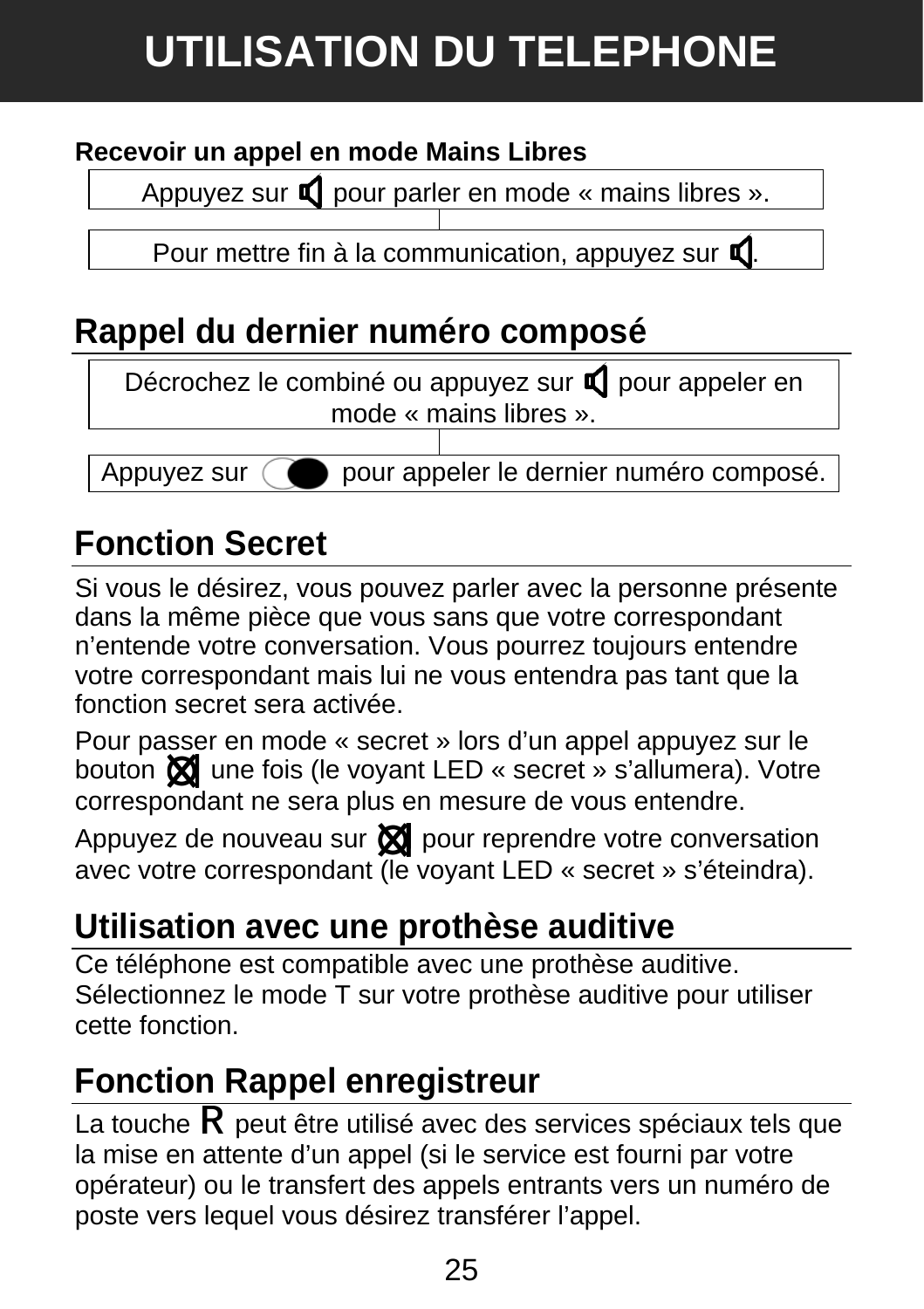## **MEMOIRE**

### **Mettre un numéro en mémoire**

Il y a 11 touches mémoire (**M1**, **M2** et **M3** et 8 mémoires photos). Vous pouvez glisser la photo de vos contacts sous le plastique des touches prévues à cet effet. Cela est très utile si vous avez tendance à oublier les numéros de téléphone.



Appuyez sur  $\Rightarrow$ . Entrez le numéro de téléphone que vous souhaitez enregistrer (32 chiffres maximum). Si cela est nécessaire, vous pouvez utiliser le bouton  $\bigcirc$  pour

insérer une pause.

Choisissez la touche mémoire directe correspondant au numéro à mémoriser (**M1**, **M2** ou **M3** ou 1 des 8 mémoires photo).

Appuyez à nouveau sur  $\Rightarrow$ . Le numéro de téléphone sera sauvegardé à cet endroit.

Pour effacer un ancien numéro, veuillez refaire la procédure d'enregistrement d'un nouveau numéro sans numéro.

Une carte d'index de mémoire est située sous la base, vous pouvez donc indiquer les noms des personnes auxquelles correspondent les photos mémoires.

### **Composer un numéro mis en mémoire**

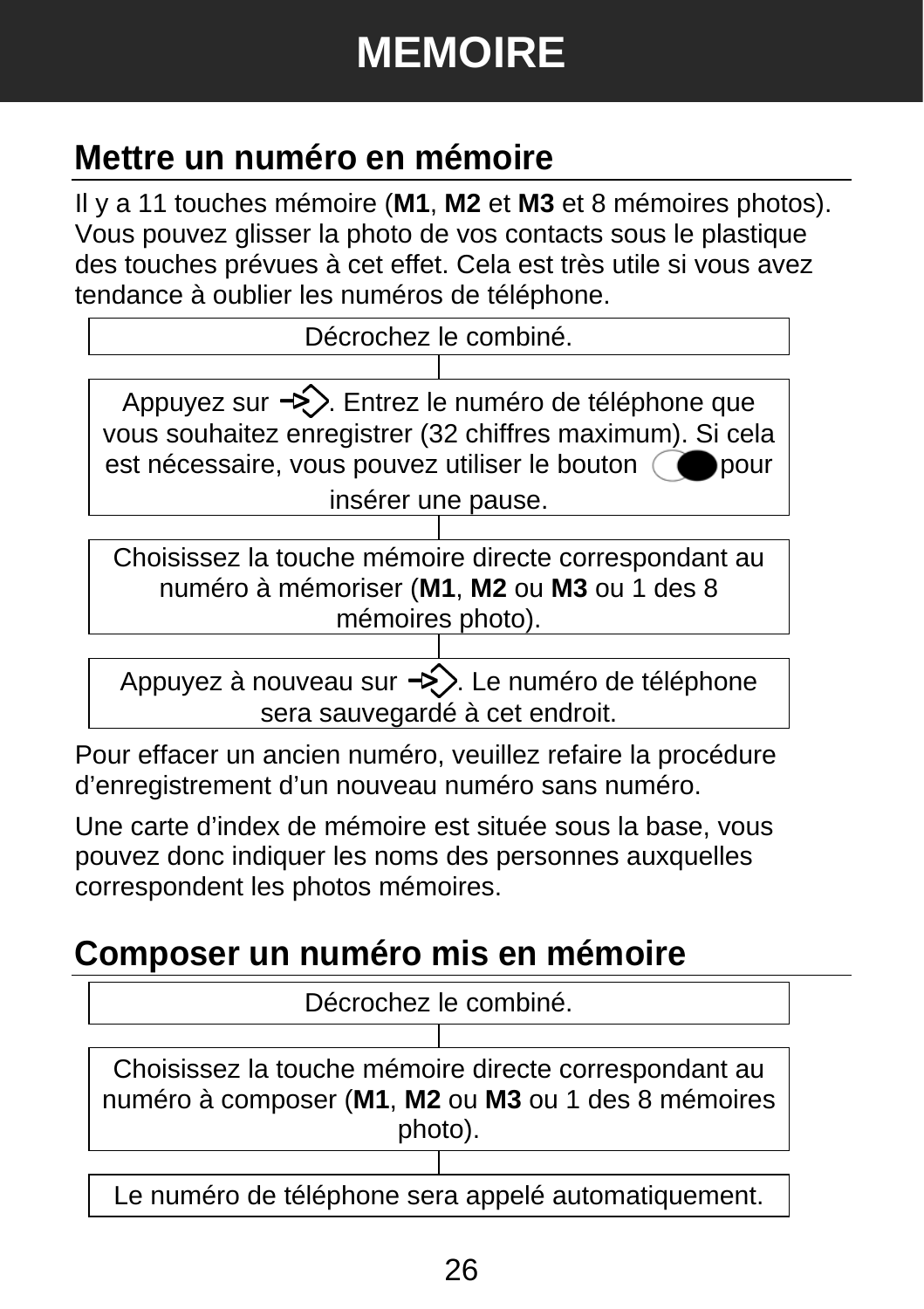#### **Le PHOTOPHONE100 ne sonne pas**

- Assurez-vous que le cordon de ligne du téléphone soit correctement branché et qu'il ne soit pas détérioré.
- Branchez un autre téléphone sur la prise téléphonique PTT ou branchez votre téléphone sur une autre prise téléphonique afin de voir si le problème provient de votre appareil ou de la prise PTT.
- Il se peut que trop de dispositifs de communication soient branchés sur une seule ligne, par ex. un autre téléphone, un modem ou un fax. Contactez votre fournisseur de réseau pour vous aider à calculer la limite de votre ligne téléphonique personnelle ou professionnelle.
- Vérifiez que le volume de la sonnerie ne soit pas arrêté.

#### **Pas de tonalité d'appel**

- Assurez-vous que le cordon de ligne du téléphone soit correctement branché et qu'il ne soit pas détérioré.
- Branchez un autre téléphone sur la prise téléphonique PTT ou branchez votre téléphone sur une autre prise téléphonique afin de voir si le problème provient de votre appareil ou de la prise PTT.
- Il se peut que trop de dispositifs de communication soient branchés sur une seule ligne, par ex. un autre téléphone, un modem ou un fax. Contactez votre fournisseur de réseau pour vous aider à calculer la limite de votre ligne téléphonique personnelle ou professionnelle.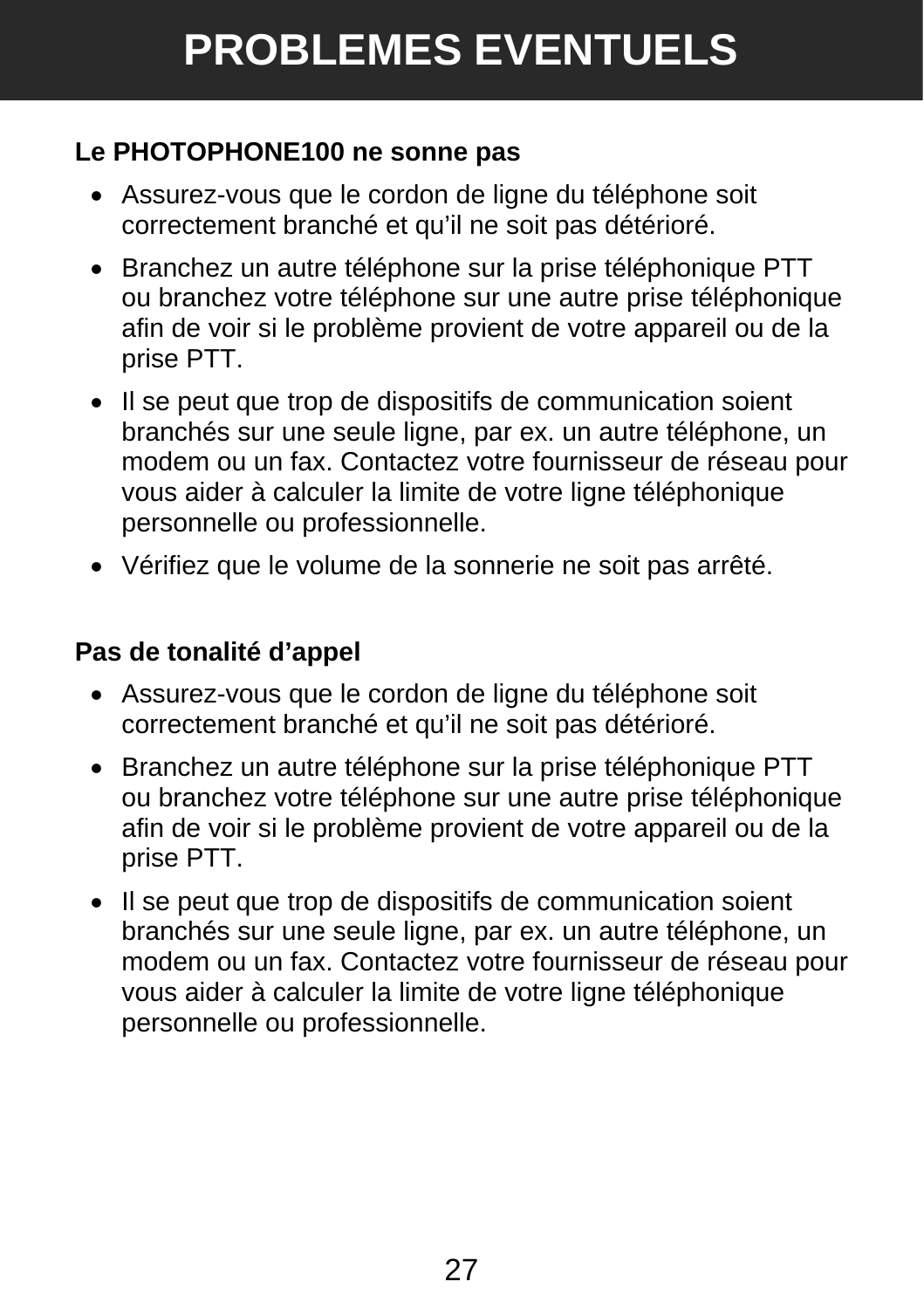## **POUR VOTRE SECURITE**

#### **Généralités**

N'ouvrez pas le téléphone. Contactez l'assistance technique pour toute réparation nécessaire.

#### **Nettoyage**

Nettoyez le téléphone avec un chiffon légèrement humide. N'utilisez jamais de détergent ou de produit lustrant – ils pourraient en effet endommager l'appareil et les composants électriques qu'il contient.

#### **Consignes de sécurité**

N'exposez pas directement le téléphone aux rayons du soleil.

Assurez-vous d'avoir toujours une circulation d'air à la surface du téléphone.

Ne pas utiliser le téléphone dans des endroits humides comme par ex. dans une salle de bain.

N'exposez pas le téléphone au feu ou à d'autres conditions dangereuses.

Débranchez votre téléphone pendant les orages car ces derniers pourraient l'endommager. Votre garantie n'inclut pas les dommages causés par les orages.

Ce téléphone est conçu pour fonctionner à des températures entre 5°C et 45°C.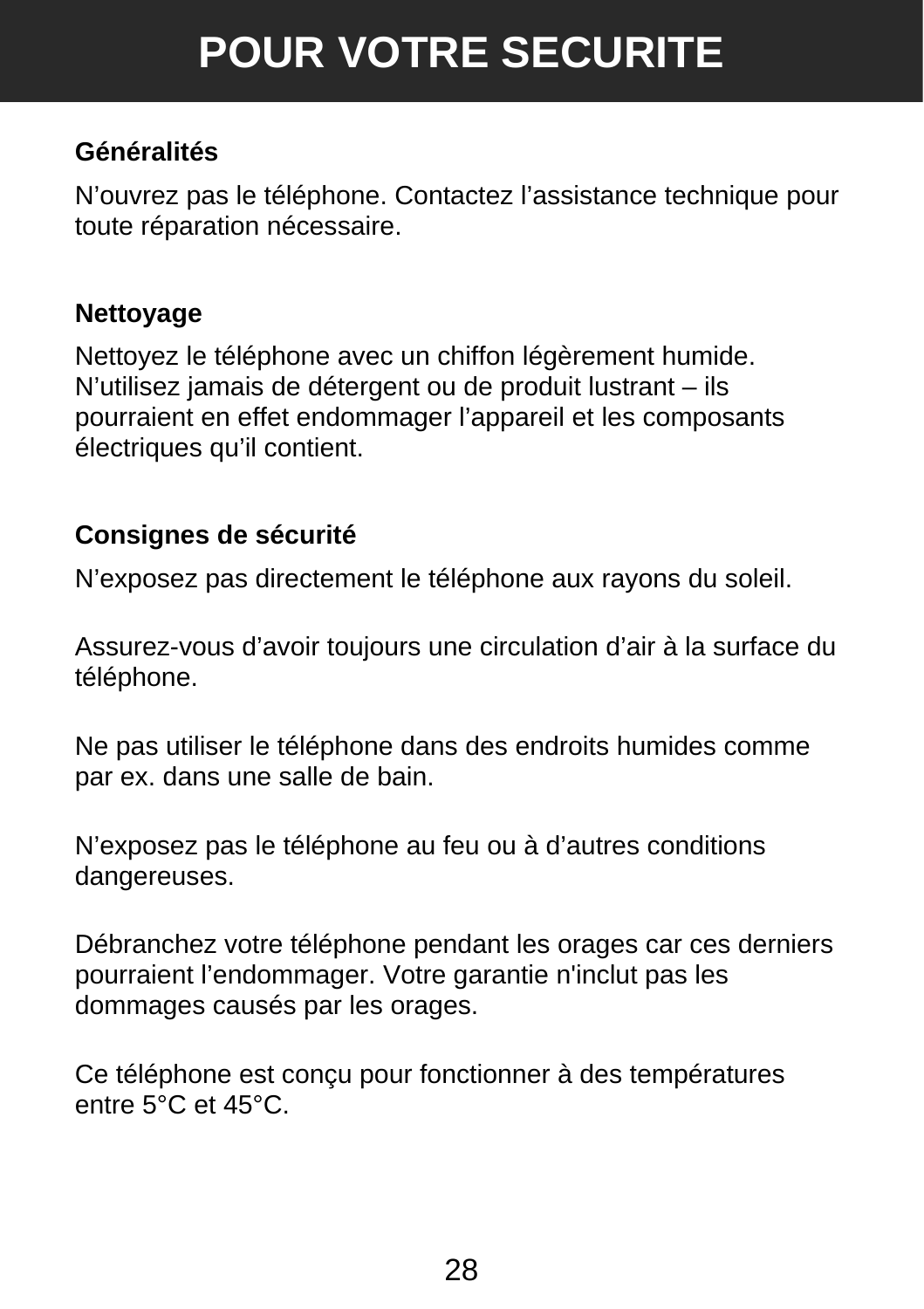## **GARANTIE**

Cet appareil est garanti 2 ans pièces et main d'œuvre. La date d'achat figurant sur le ticket de caisse fera foi. Cette garantie s'exerce sous réserve d'une utilisation normale de l'appareil. Les dommages occasionnés par les surtensions électriques ; la foudre ou par un choc sur l'appareil ne peuvent en aucun cas être couverts par la garantie.

En cas de problème, rapprochez vous de votre point de vente, sinon, contacter notre assistance technique au 03 28 58 75 99 ou visitez notre site Internet www.geemarc.com.

**IMPORTANT:** VOTRE TICKET DE CAISSE FAIT PARTIE DE VOTRE GARANTIE ET DOIT ETRE CONSERVE ET PRESENTE EN CAS DE RECLAMATION.

#### **Cette garantie n'est valide qu'en France**

**DECLARATION:** Geemarc Telecom SA déclare que ce téléphone respecte les exigences de la Directive 2014/53/UE concernant les Equipements radio et télécommunication et en particulier les articles 3.1a, 3.1b et 3.2. Le fonctionnement du téléphone n'est pas garanti si la ligne téléphonique fournit un courant inférieur à 18mA.

*La déclaration de conformité peut être consultée sur le site : www.geemarc.com*

# $\epsilon$

**Raccordement téléphonique :** Les tensions présentes sur les réseaux de télécommunication sont classées TRT-3 (Tension du réseau de Télécommunication) au sens de la norme EN60950.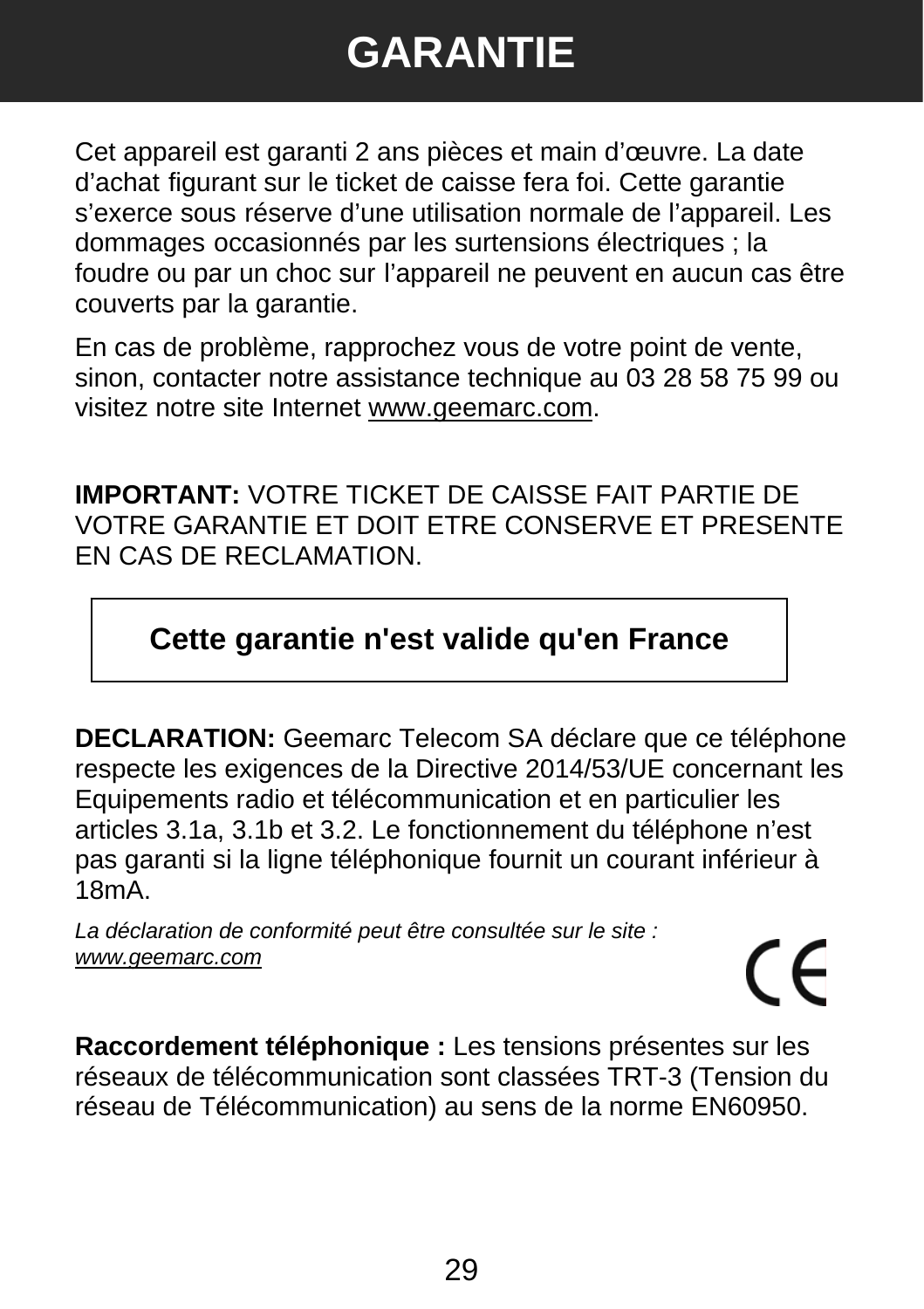## **RECYCLAGE DE L'APPAREIL**

La Directive DEEE (Déchet d'Equipement Electrique et Electronique) a été mise en place dans le but d'assurer la collecte sélective en vue de la valorisation, réutilisation ou recyclage des produits en fin de vie.

Lorsqu'un produit ne sert plus, ne pas le jeter à la poubelle. Veuillez choisir une des options suivantes pour vous en débarrasser:

- Déposez votre appareil dans un lieu de collecte approprié.
- Ou bien redonner votre ancien appareil à votre revendeur. Si vous achetez un nouvel appareil, le magasin se doit d'accepter de reprendre l'ancien.

Ainsi, si vous respectez ces instructions, vous faites un geste pour l'environnement et vous contribuez à la préservation des ressources naturelles et à la protection de la santé humaine.





Si vous avez besoin d'aide ou de soutien technique, consultez notre site Internet: **www.geemarc.com**

Téléphone **+33 (0)3 28 58 75 99**

Ou Fax **+33 (0)3 28 58 75 76**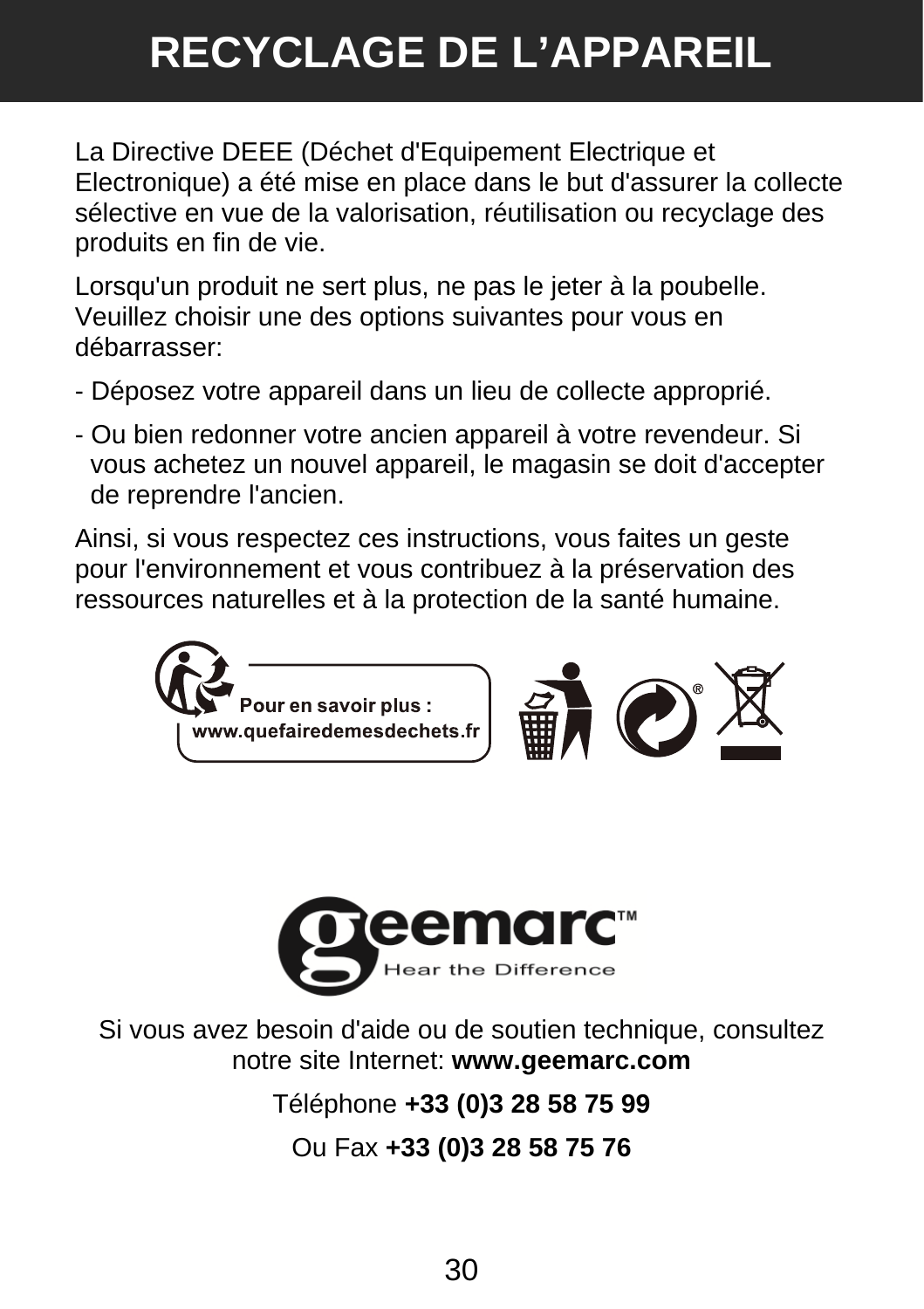## **INHALT**

| Einstellen der Flash-Zeit (Rückruf)  37<br>Einstellen der Hörerlautstärke und der Klangtiefe  37<br>Einstellen der Lautstärke des Telefonlautsprechers  38 |  |
|------------------------------------------------------------------------------------------------------------------------------------------------------------|--|
|                                                                                                                                                            |  |
| Wahlwiederholung der zuletzt gewählten Rufnummer 40<br>Stummtaste                                                                                          |  |
| Wählen einer gespeicherten Rufnummer  42                                                                                                                   |  |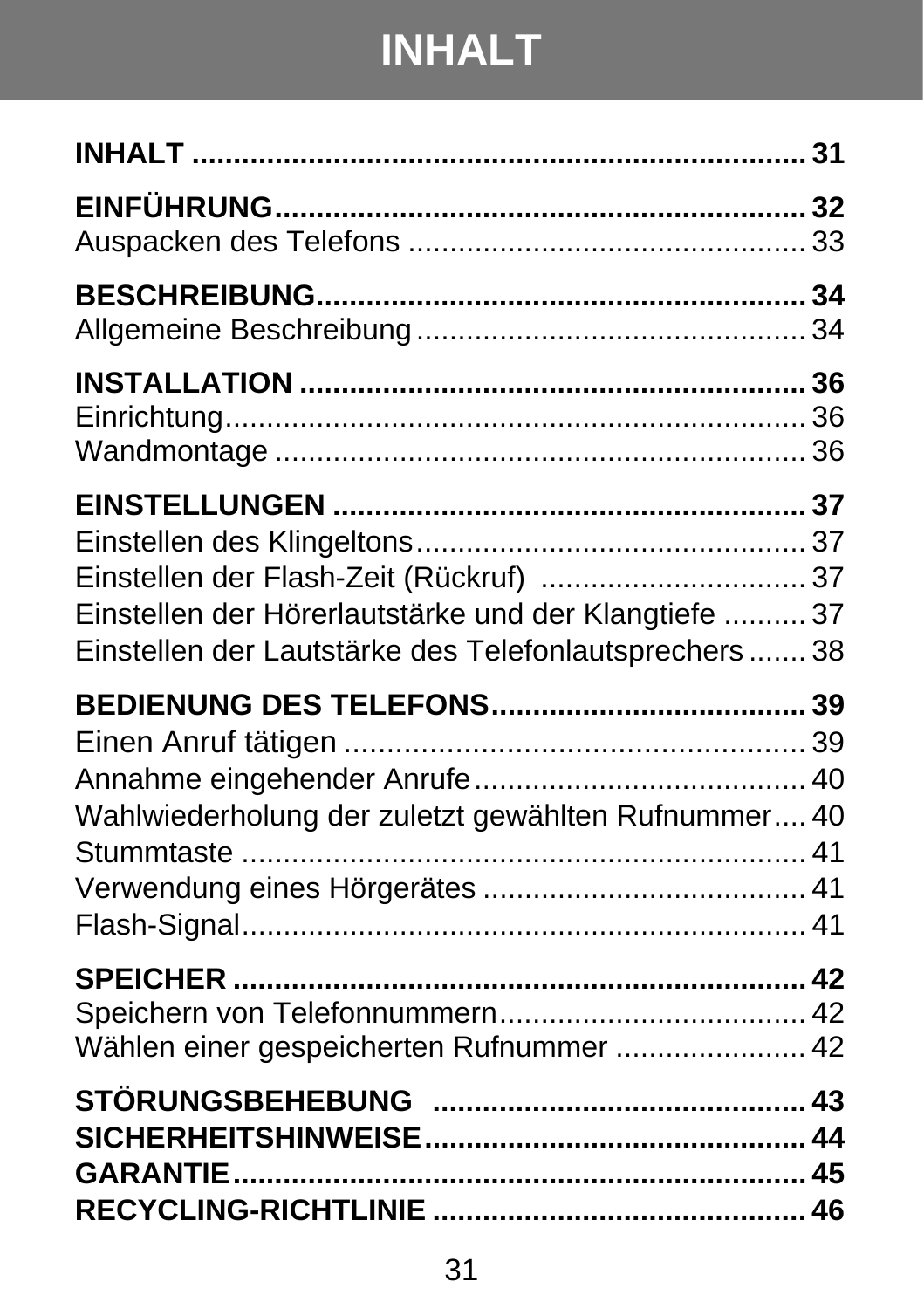## **EINFÜHRUNG**

!!!Prüfen Sie auf unserer Website ob eine neuere Version dieser Bedienungsanleitung verfügbar ist.!!!

Wir gratulieren Ihnen zum Kauf Ihres Geemarc PHOTOPHONE 100. Dieses Telefon mit Hörverstärkung besitzt besonders gut erkennbare und leicht zu bedienende Tasten, so dass Sie sich nie wieder verwählen. Die Fototasten sorgen für einfaches Wählen, da diese Schnellwahltasten mit Fotos Ihrer Freunde und Familie unterlegt werden können. Dieses Telefon kann zusammen mit Hörgeräten verwendet werden.

Bitte lesen Sie die folgenden Anleitungen sorgfältig durch, um den vollen Funktionsumfang Ihres Geemarc-Telefons nutzen zu können. Bewahren Sie dieses Benutzerhandbuch zum späteren Nachschlagen auf.

Dieses Handbuch enthält Bedienungsanleitungen zum folgenden Telefonmodell:

#### **PHOTOPHONE 100**

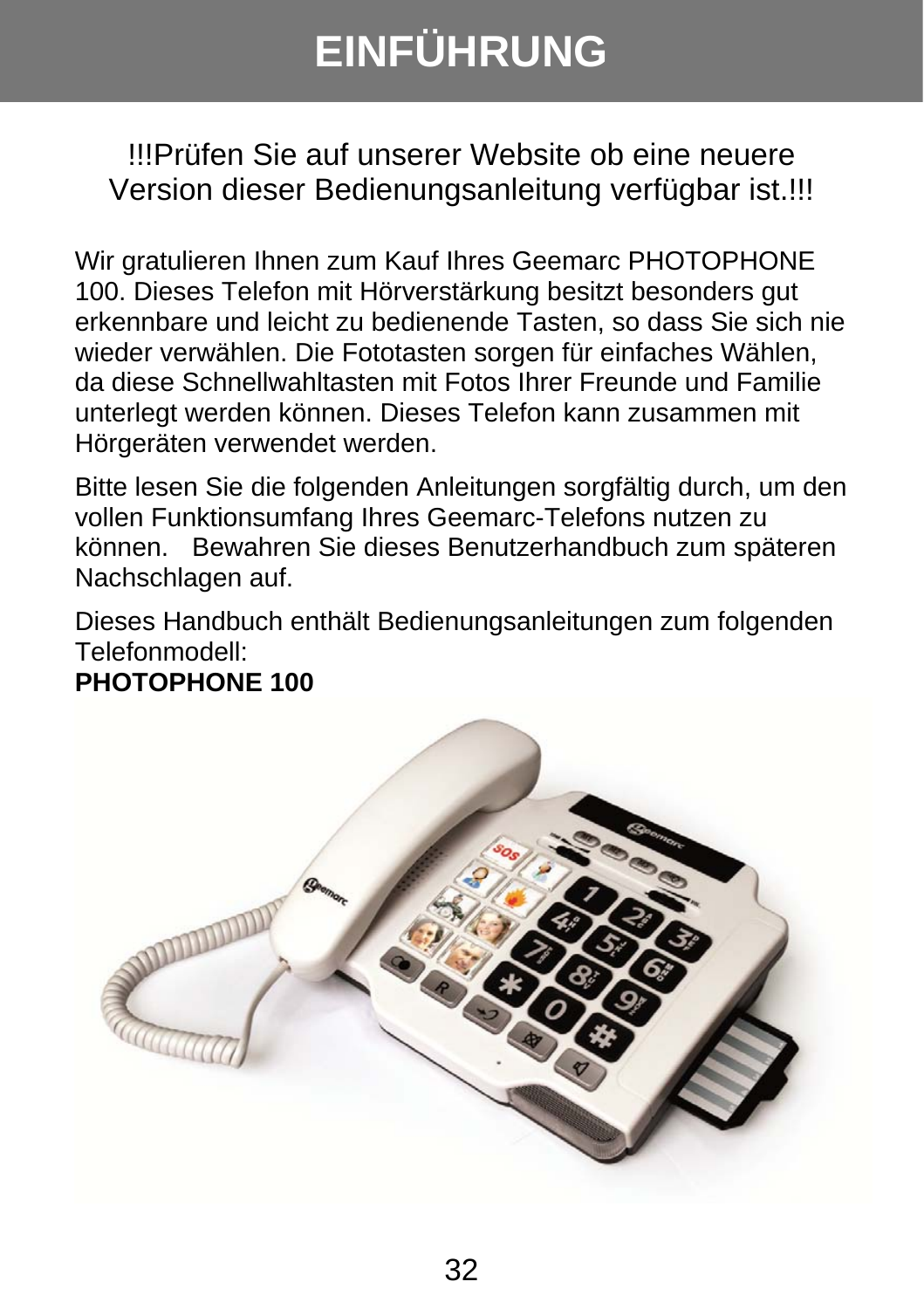## **EINFÜHRUNG**

### **Auspacken des Telefons**

Im Lieferumfang dieses Telefons sind folgende Teile enthalten:

- 1 Telefongerät PHOTOPHONE 100
- 1 Telefonhörer PHOTOPHONE 100 mit Spiralkabel
- 1 Telefonkabel
- 1 Benutzerhandbuch



Produktsupport und Hilfe erhalten Sie auf unserer Webseite unter **www.geemarc.com/de**

E-mail : kontakt@geemarc.com Telefon : **00 49 (0)228 548 89 932**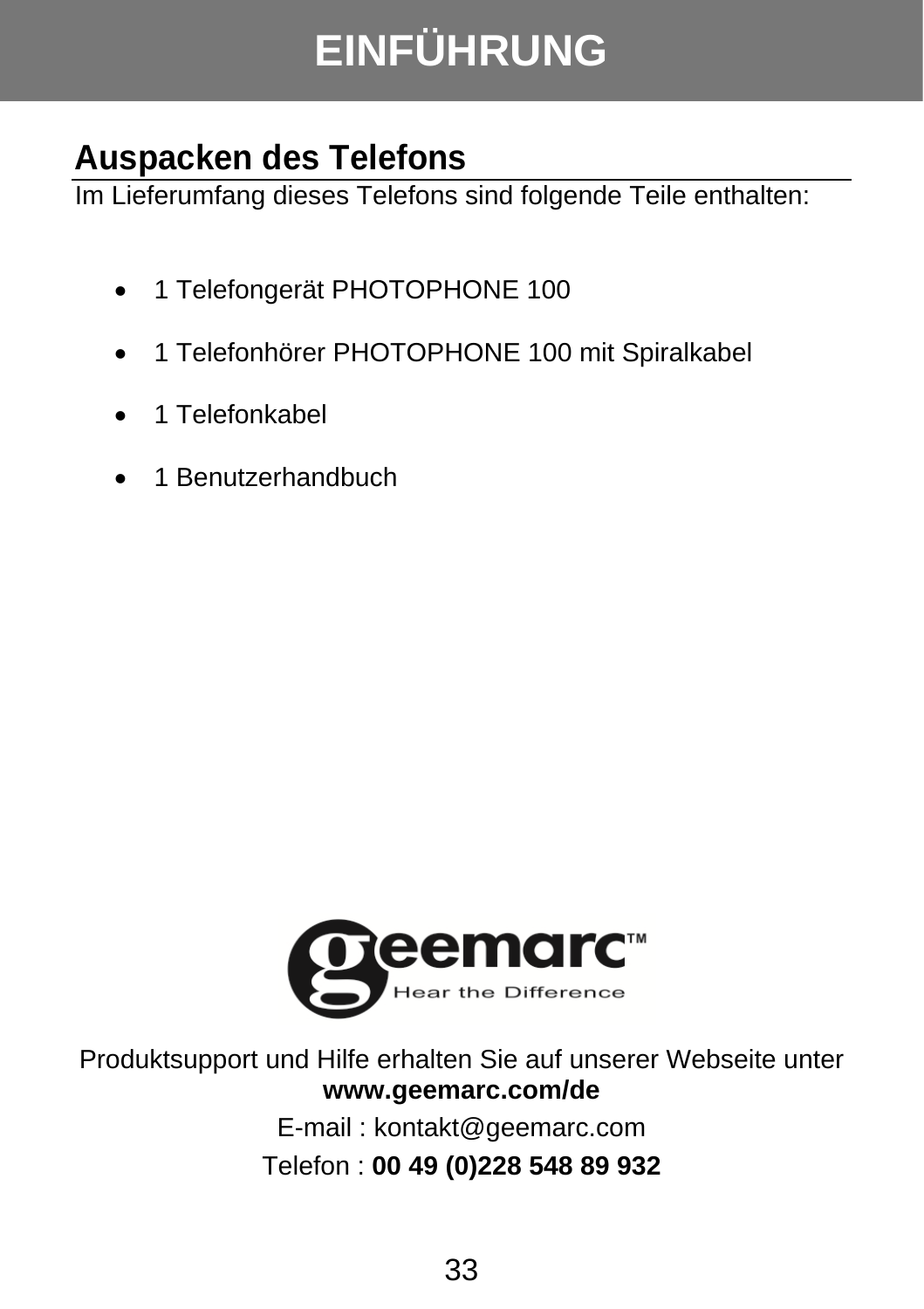## **BESCHREIBUNG**

### **Allgemeine Beschreibung**

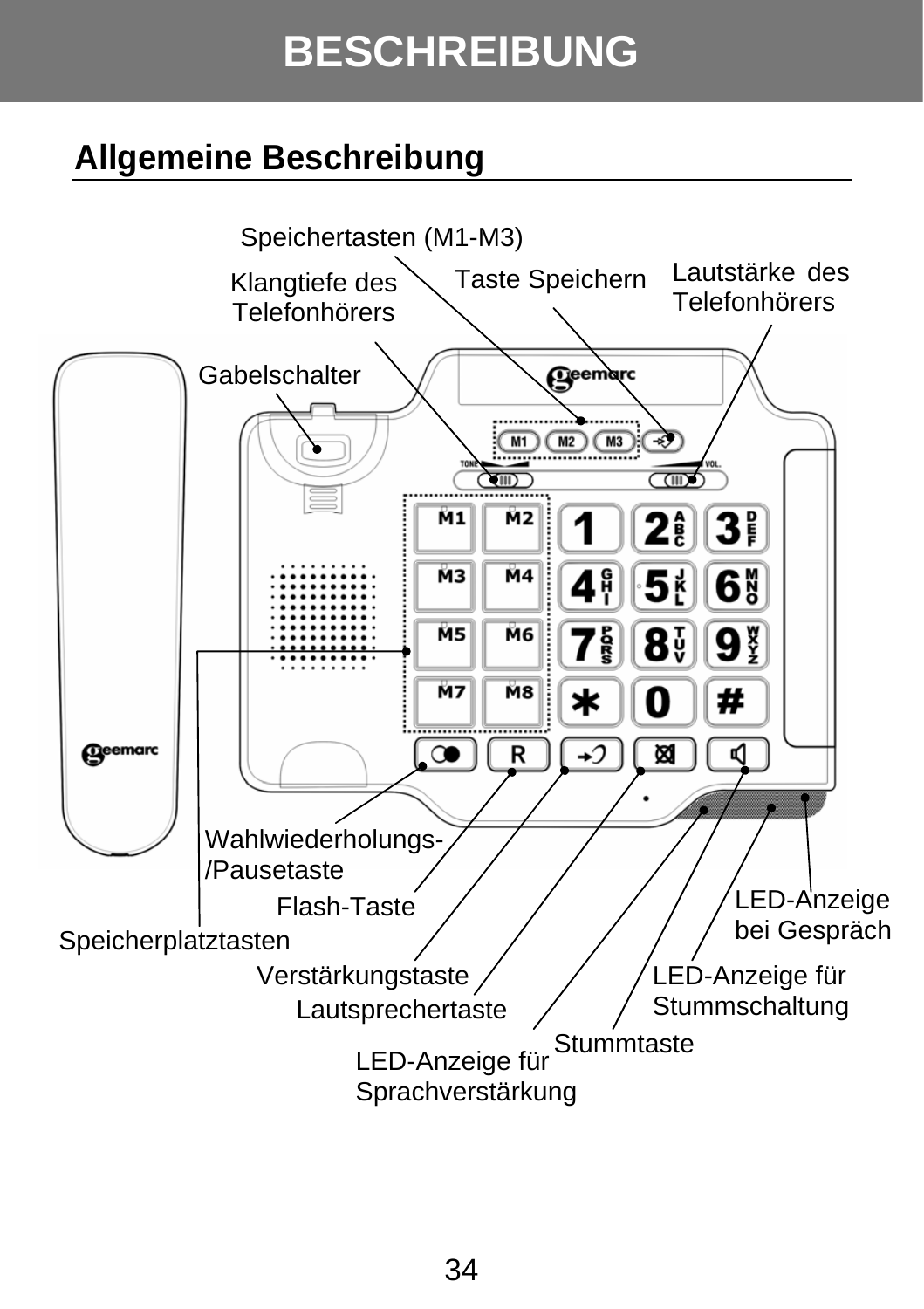## **BESCHREIBUNG**

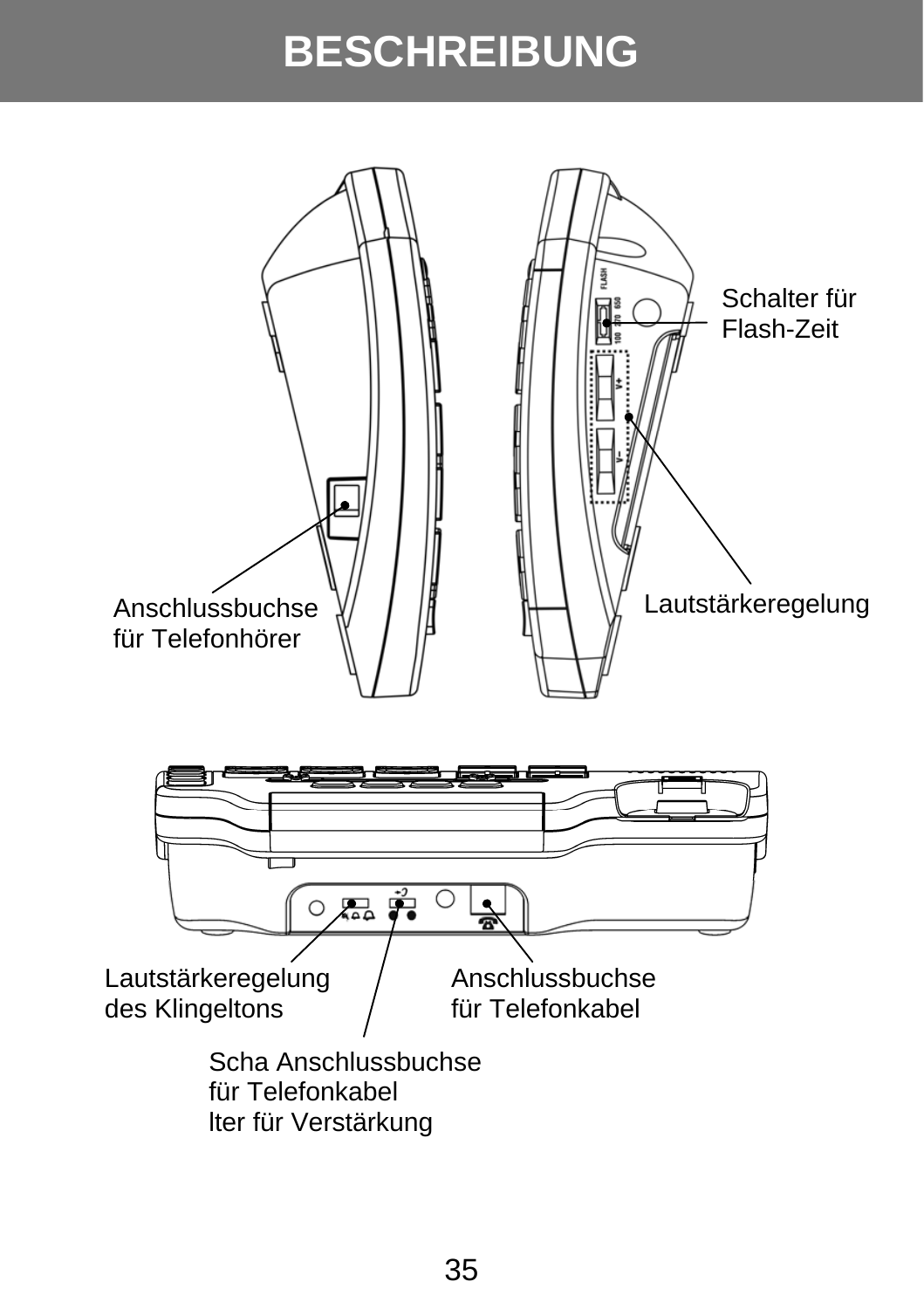## **INSTALLATION**

### **Einrichtung**

Schließen Sie den Telefonhörer an ein Ende des Spiralkabels an. Schließen Sie das andere Ende des Spiralkabels an die Buchse an der linken Seite des PHOTOPHONE 100-Gerätes an. Legen Sie den Telefonhörer auf die Gabel.

Schließen Sie das Telefonkabel an die Buchse auf der Rückseite des Telefons sowie an die Telefondose an der Wand an \*.

(\*) Klassifizierung TNV-3 gemäß Norm EN60950

### **Wandmontage**

Ziehen Sie den Clip am Telefonhörer heraus und drehen Sie ihn um 180 Grad herum. Schieben Sie den Clip wieder in den Hörer, so dass der Haken nach oben zeigt (siehe Abbildung 1). Auf diese Weise wird der Telefonhörer bei der Wandmontage des Telefons in der Gabel gehalten.

Befestigen Sie zwei Gewindeschrauben (nicht im Lieferumfang enthalten) mit 80 mm Abstand senkrecht übereinander in der Wand.

Setzen Sie das Telefon auf die Schraubenköpfe und schieben Sie das Gerät zum Fixieren nach unten (siehe Abbildung 2).

Drehen Sie den Haken in der Telefongabel herum, so dass der Hörer eingehakt werden kann.

Abbildung 1 Abbildung 2



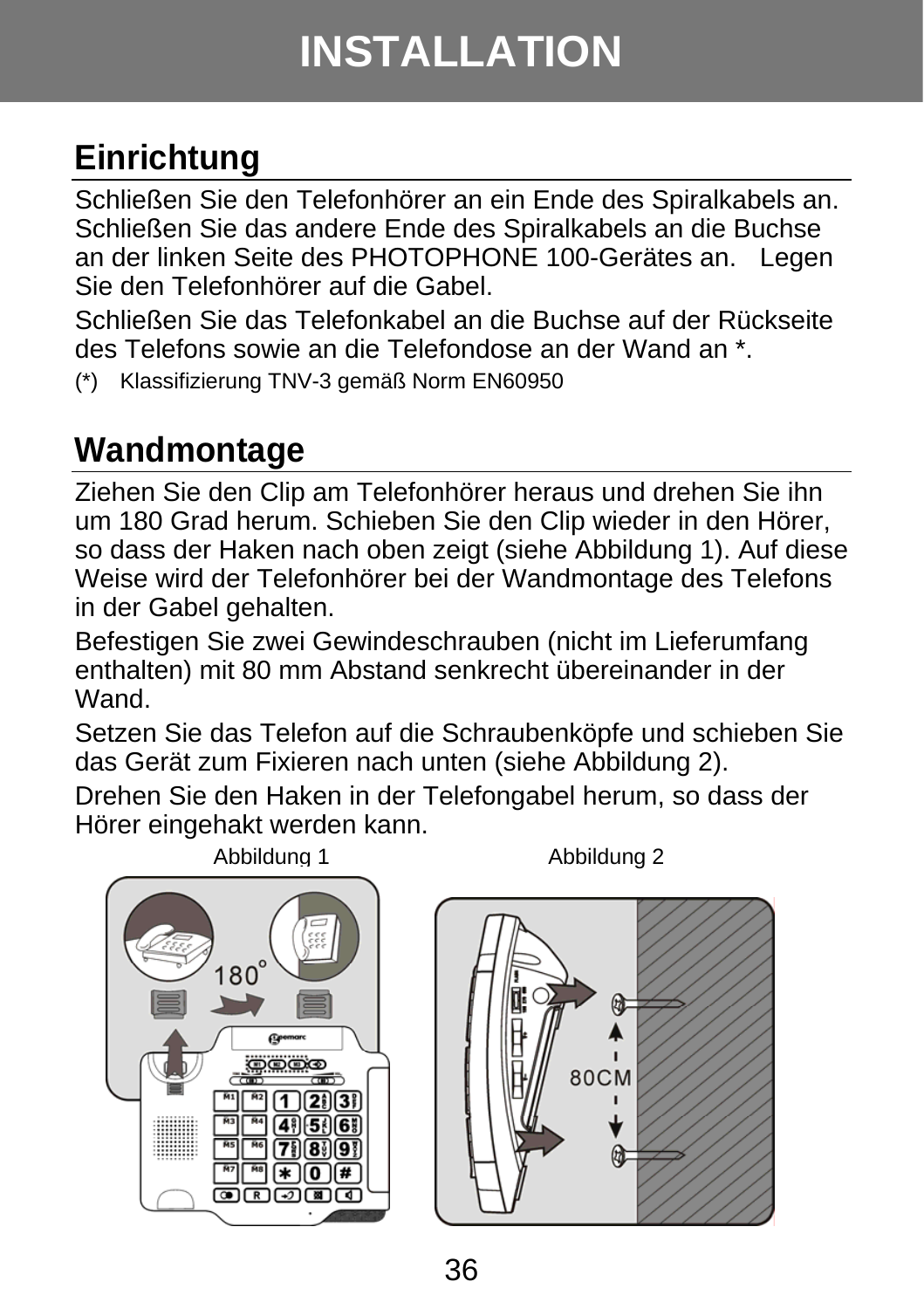### **Einstellen des Klingeltons**

Über einen Schalter  $\mathbb{R} \triangle \mathbb{Q}$  auf der Rückseite des PHOTOPHONE100-Gerätes kann die Lautstärke des Klingeltons auf HI (maximale Lautstärke), LO (geringste Lautstärke) oder OFF (AUS, um nicht durch das Telefon gestört zu werden) eingestellt werden.

### **Einstellen der Flash-Zeit (Rückruf)**

Die Flash-Zeit kann über den Schalter **von den den den den der rechten** Seite des Telefons festgelegt werden. Es sind drei Einstellungen möglich, 100 ms, 270 ms und 650 ms. Das Telefon ist werkseitig auf die Flash-Zeit für Großbritannien eingestellt (R=100 ms).

### **Einstellen der Hörerlautstärke und der Klangtiefe**

Hörerlautstärke und Klangtiefe können je nach Bedarf während eines Gesprächs eingestellt werden.

Die Einstellungen für die Lautstärke und den Klang können über die Schieberegler auf der Oberseite des Telefongerätes vorgenommen werden. Dabei kann die Lautstärke von 0 bis 15 dB eingestellt werden.

Über die Taste  $\rightarrow$  am Telefongerät kann die Lautstärke um weitere 15 dB verstärkt werden, wodurch eine Lautstärkeregelung von 15 bis 30 dB ermöglicht wird. Bei aktivierter Verstärkung leuchtet die LED-Anzeige für die Sprachverstärkung auf.



#### **Voreinstellung der Sprachverstärkung.**

Die Taste für die Verstärkung **EIN/AUS** befindet sich auf der Rückseite des Gerätes, über die die Verstärkungsfunktion als Standardeinstellung für das Telefon ein- oder ausgeschaltet werden kann.

#### **Schalter AMPLIFY ON/OFF in der Position EIN**

Die Einstellungen für die Sprachverstärkung und den Klang werden bei jedem Gespräch automatisch vorgenommen. Bei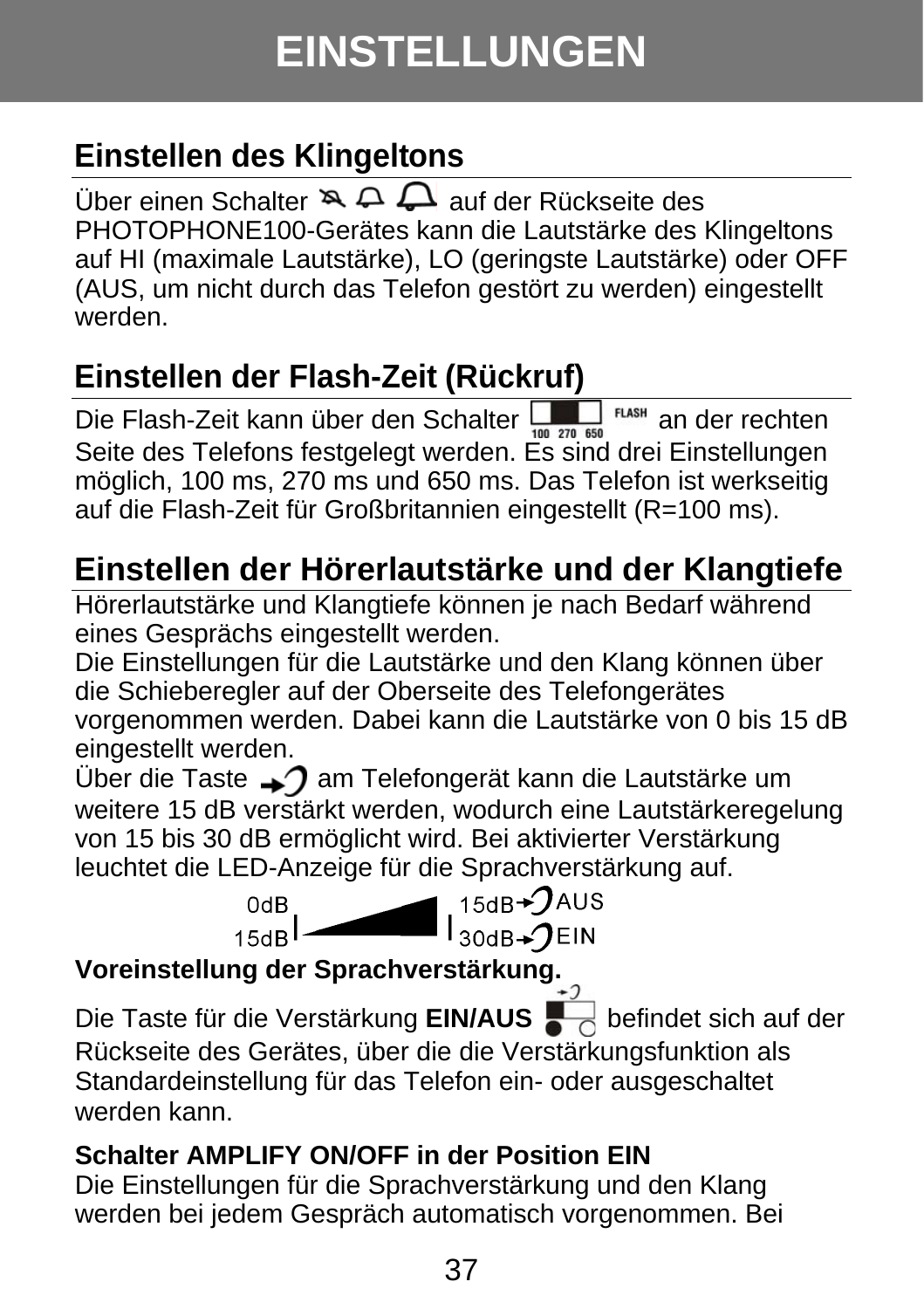## **EINSTELLUNGEN**

einem Telefongespräch leuchtet die LED-Anzeige für die Sprachverstärkung.

Beim Drücken der Taste Amplify  $\rightarrow$  während eines Gesprächs werden die Sprachverstärkung und Klangeinstellungen deaktiviert. Die Lautstärke des Telefonhörers kann jedoch weiterhin über den Schieberegler am Gerät eingestellt werden.

Auch wenn die Taste für die Sprachverstärkung während eines Gesprächs mehrmals gedrückt wurde, werden diese Funktionen beim nächsten Abnehmen des Telefonhörers erneut aktiviert.

#### **Schalter AMPLIFY ON/OFF in der Position AUS**

Die Einstellungen für die Sprachverstärkung und den Klang sind bei jedem Gespräch deaktiviert.Bei einem Telefongespräch leuchtet die LED-Anzeige für die Sprachverstärkung nicht. Beim Drücken der Taste Amplify  $\rightarrow$  während eines Gesprächs werden die Klangeinstellungen und die Sprachverstärkung aktiviert. Die LED-Anzeige leuchtet in diesem Fall auf. Bei nochmaligem Drücken der Taste für die Sprachverstärkung werden die Sprachverstärkung und die Klangeinstellungen wieder deaktiviert. Die LED-Anzeige erlischt in diesem Fall wieder. Auch wenn die Taste für die Sprachverstärkung während eines Gesprächs mehrmals gedrückt wurde, bleiben diese Funktionen beim nächsten Abnehmen des Telefonhörers deaktiviert.

#### **Einstellen der Klangtiefe des Telefonhörers**

Der Klang kann auch bei verstärkter Hörerlautstärke angepasst werden. Über den Schieberegler für den Klang auf der Oberseite des Telefongerätes können die tiefen und hohen Töne TONE

eingestellt werden.<br>Bässe Höhen max. +10 dB  $max.+10 dB$ **Hinweis:** Die Klangeinstellungen können bei normaler Hörerlautstärke nicht vorgenommen werden.

### **Einstellen der Lautstärke des Telefonlautsprechers**

Bei Verwendung der Freisprecheinrichtung kann die Lautstärke des Lautsprechers über die Lautstärkeregler V+ und V- an der rechten Seite des Telefons eingestellt werden.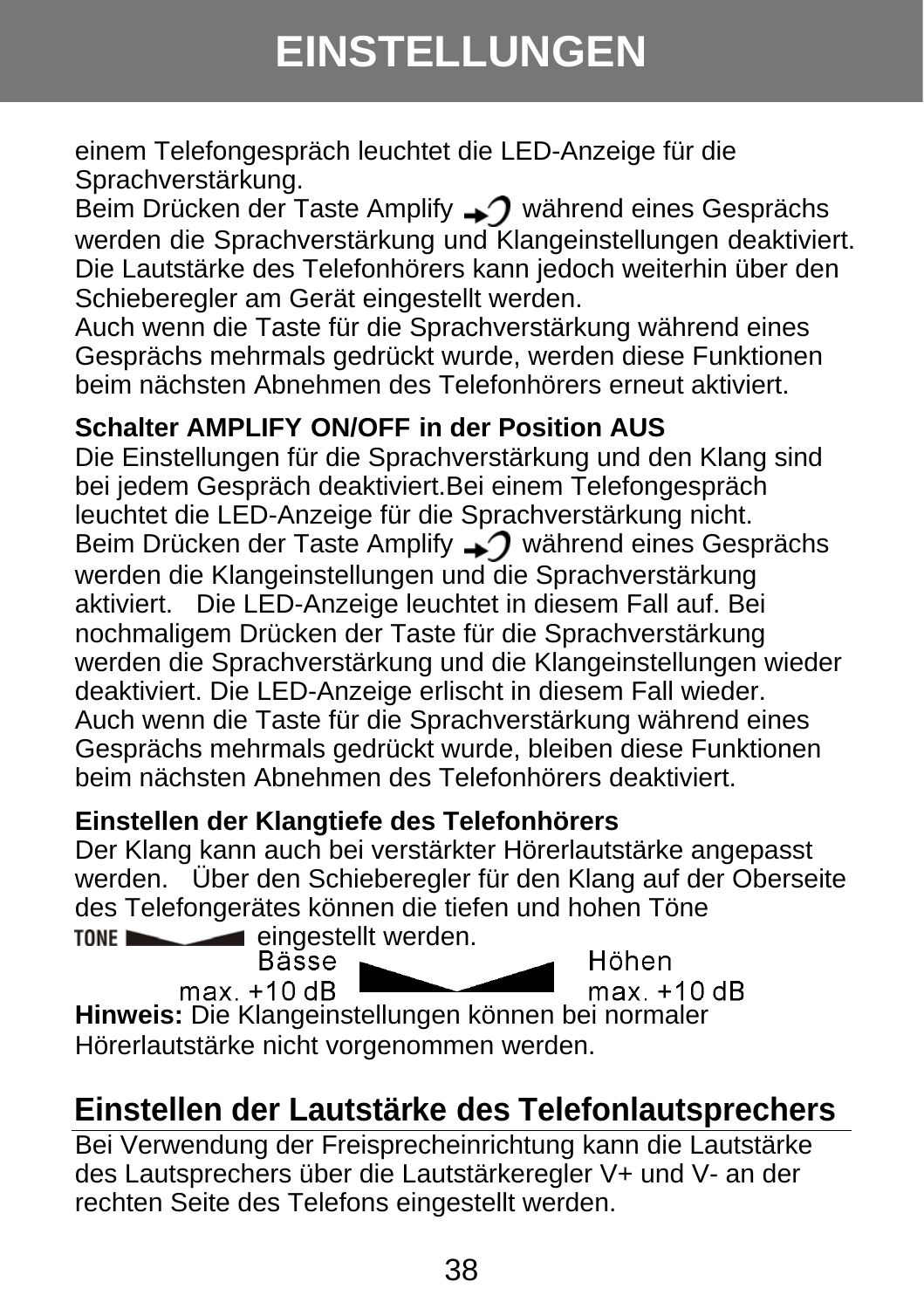## **BEDIENUNG DES TELEFONS**

### **Einen Anruf tätigen**

Heben Sie den Telefonhörer ab.

Sobald Sie das Freizeichen hören, wählen Sie über die Tasten die Telefonnummer.

Zum Beenden des Gesprächs den Hörer einfach wieder auf die Gabel legen.

#### **Einen Anruf tätigen – Freisprecheinrichtung**

| Drücken Sie die Taste C, so dass das Freizeichen zu |
|-----------------------------------------------------|
| hören ist.                                          |

Wählen Sie über die Tasten die Telefonnummer.

Drücken Sie zum Beenden des Gesprächs noch einmal die Taste  $\blacksquare$ 

Um die Freisprecheinrichtung während eines Gesprächs zu aktivieren, drücken Sie die Taste naund legen Sie den Telefonhörer auf die Gabel.

Um die Freisprecheinrichtung während eines Gesprächs auszuschalten, heben Sie den Telefonhörer ab.

**Hinweis:** Bei Verwendung der Freisprecheinrichtung kann nur ein Gespräch gleichzeitig geführt werden. Das Umschalten zwischen Lautsprecher und Mikrofon erfolgt automatisch. Dieser Vorgang ist von der Lautstärke der eingehenden Stimme bzw. des Mikrofons abhängig. Aus diesem Grund sollten laute Geräusche wie Musik in der Umgebung des Telefons vermieden werden, so dass das Gespräch über die Freisprecheinrichtung nicht durch andere Geräusche beeinflusst wird.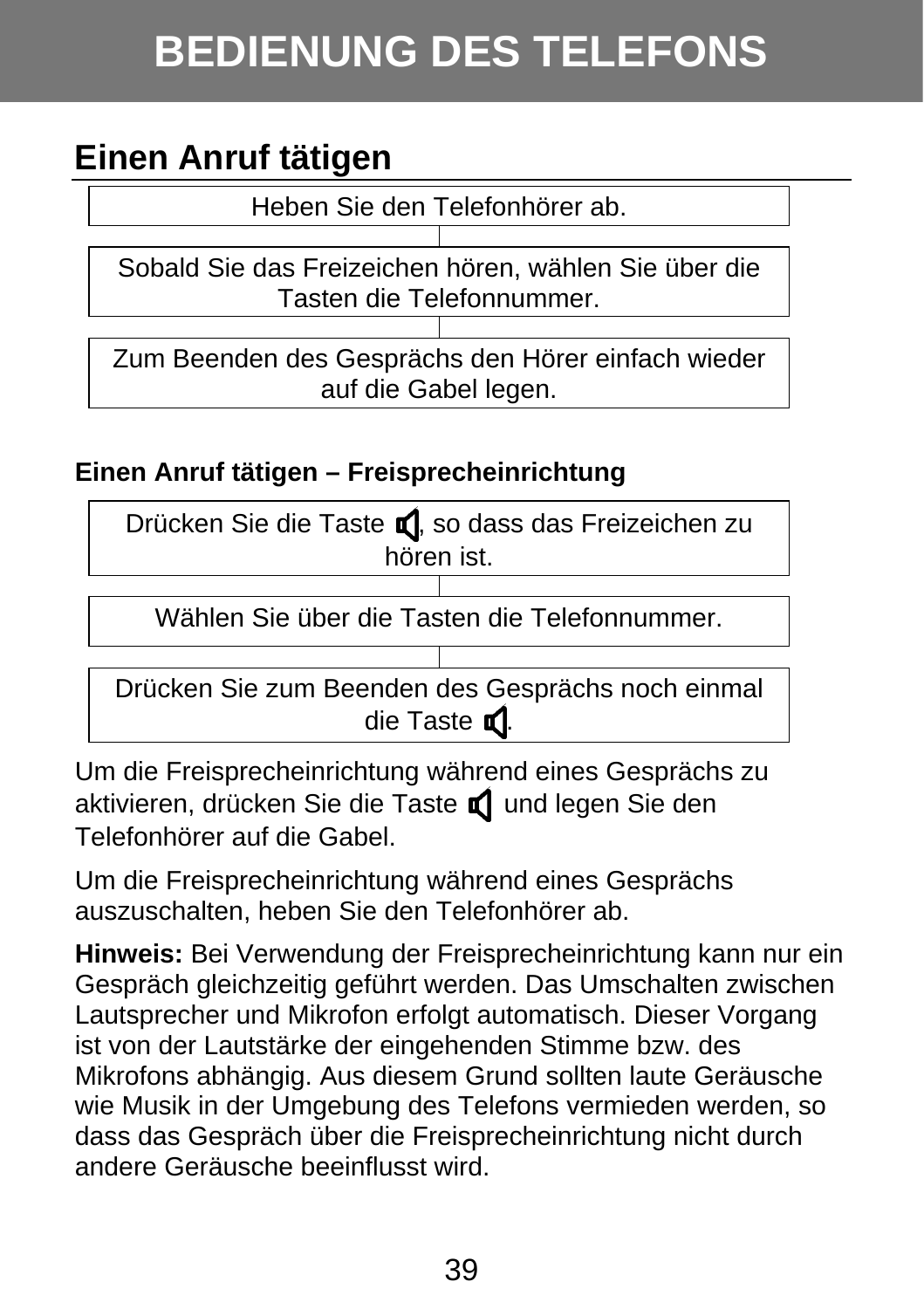## **BEDIENUNG DES TELEFONS**

### **Annahme eingehender Anrufe**

Bei einem eingehenden Anruf klingelt das Telefon und die LED-Anzeige für eingehende Anrufe leuchtet auf.

Heben Sie den Telefonhörer ab und sprechen Sie.

 Zum Beenden des Gesprächs den Hörer einfach wieder auf die Gabel legen.

#### **Annahme eingehender Anrufe – Freisprecheinrichtung**

Drücken Sie die Taste  $\Psi$ , um die Freisprecheinrichtung zu nutzen.

Drücken Sie zum Beenden des Gespräches die Taste  $\P$ .

### **Wahlwiederholung der zuletzt gewählten Rufnummer**

Heben Sie den Telefonhörer ab oder drücken Sie für die Freisprecheinrichtung die Taste  $\P$ .

Drücken Sie zur Wahlwiederholung der zuletzt gewählten Rufnummer die Taste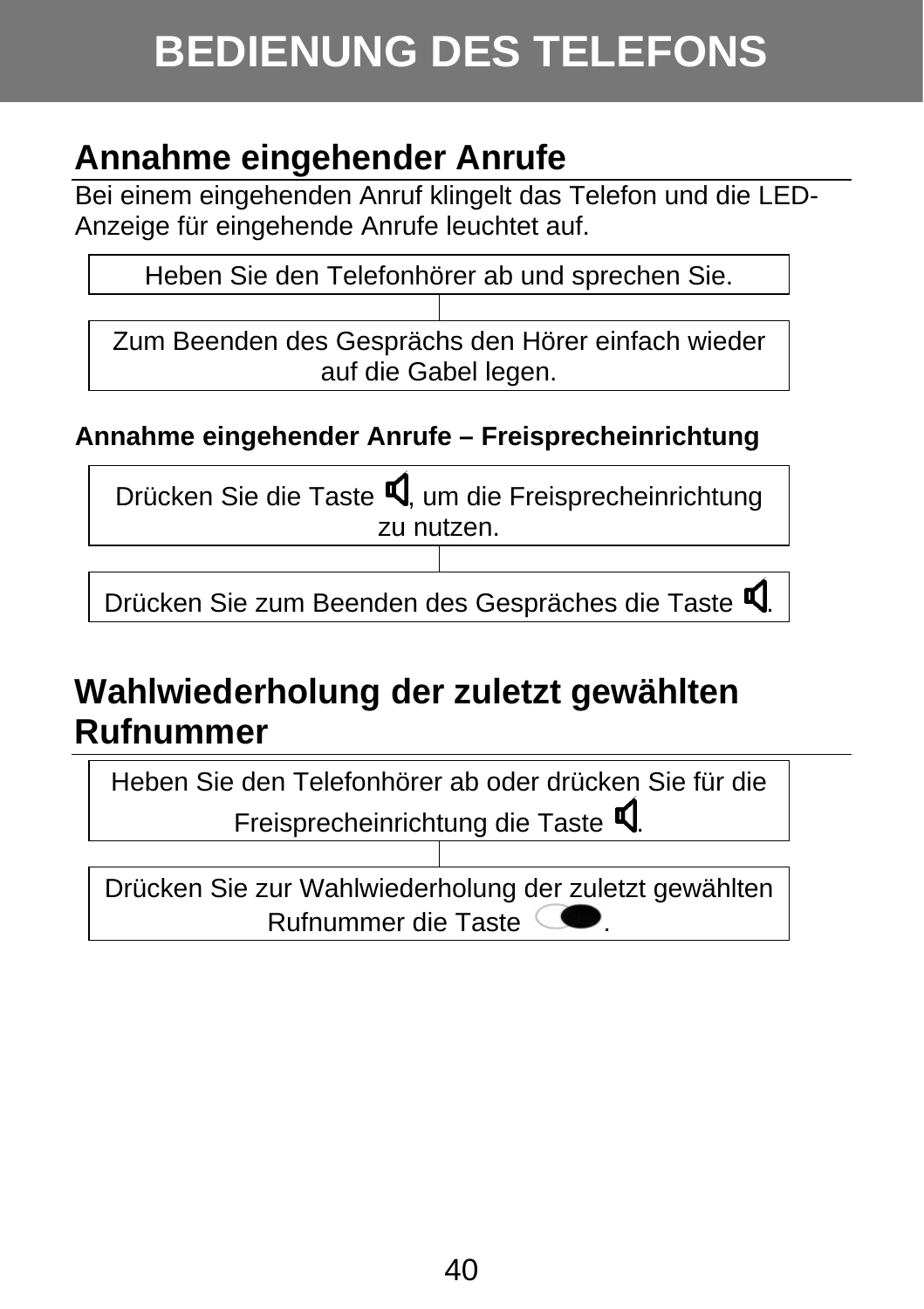## **BEDIENUNG DES TELEFONS**

### **Stummtaste**

Auf Wunsch können Sie sich während eines Gesprächs mit einer Person im Raum unterhalten, ohne dass der Telefonpartner mithören kann. Während der Stummschaltung ist der Telefonpartner weiterhin zu hören, die private Unterhaltung ist für ihn jedoch nicht hörbar.

Drücken Sie zum Aktivieren der Stummschaltung während eines Gesprächs einmal die Taste **MUTE** (die LED-Anzeige für die Stummschaltung leuchtet auf). Der Gesprächsteilnehmer kann Sie nun nicht mehr hören.

Drücken Sie noch einmal die Taste **MUTE** , um das Telefongespräch fortzusetzen (die LED-Anzeige für die Stummschaltung erlischt).

### **Verwendung eines Hörgerätes**

Dieses Telefon kann zusammen mit Hörgeräten verwendet werden. Stellen Sie dazu an Ihrem Hörgerät den T-Modus ein.

### **Flash-Signal**

Die Taste FLASH R wird für Sonderdienste wie Anklopfen (falls vom Dienstanbieter bereitgestellt) oder Weiterleitung externer Anrufe an eine Nebenstelle einer Haustelefonanlage genutzt werden.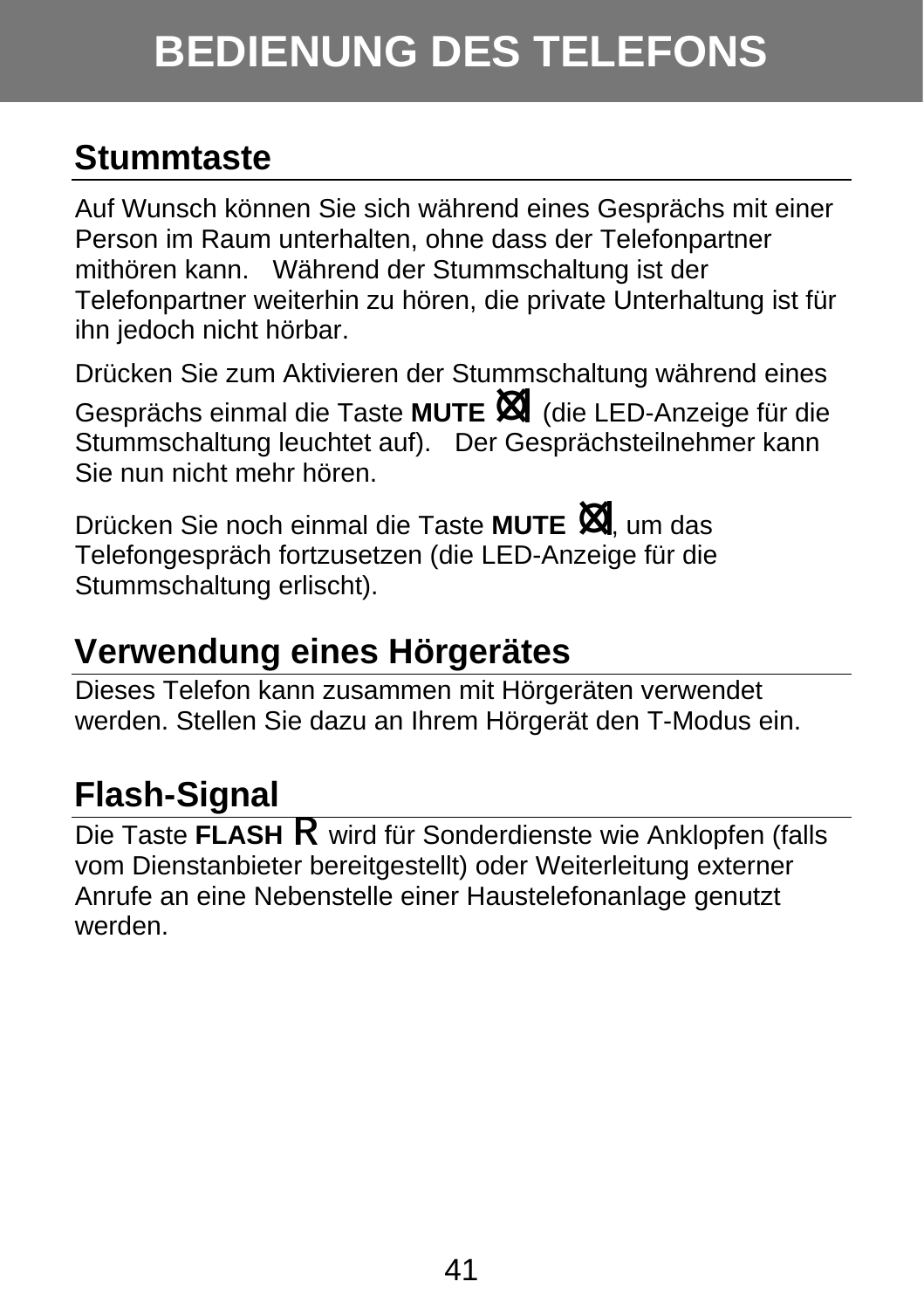## **SPEICHER**

### **Speichern von Telefonnummern**

Das Gerät besitzt 11 Speichertasten (**M1**, **M2** und **M3** sowie acht Foto-Direktwahltasten). Sie haben die Möglichkeit, ein Foto der jeweiligen Kontaktperson unter das Plexiglas der entsprechenden Taste zu legen. Dies ist besonders nützlich, wenn Sie sich Telefonnummern oder Namen nicht leicht merken können.

Heben Sie den Telefonhörer ab.

Drücken Sie die Taste  $\rightarrow$ . Geben Sie die gewünschte Telefonnummer ein (bis zu 32 Ziffern). Bei Bedarf kann durch Drücken der Taste  $\bigcirc$ eine Wählpause eingefügt werden.

Drücken Sie die gewünschte Speicherplatztaste (**M1**, **M2**, **M3** oder eine der acht Foto-Direktwahltasten)

Drücken Sie noch einmal die Taste <sup>-></sup>> Die Telefonnummer ist nun unter dieser Schnellwahltaste gespeichert.

Vorsicht, beim Speichern einer neuen Telefonnummer auf einer Speicherplatztaste wird die eventuell bereits gespeicherte Nummer automatisch gelöscht.

Im Telefongerät befindet sich eine Verzeichniskarte der Speicherplatztasten, in der die Speicherplätze der Telefonnummern verkmerkt werden können.

### **Wählen einer gespeicherten Rufnummer**

Heben Sie den Telefonhörer ab.

Drücken Sie die gewünschte Speicherplatztaste (**M1**, **M2**, **M3** oder eine der acht Foto-Direktwahltasten).

Die Telefonnummer wird daraufhin automatisch gewählt.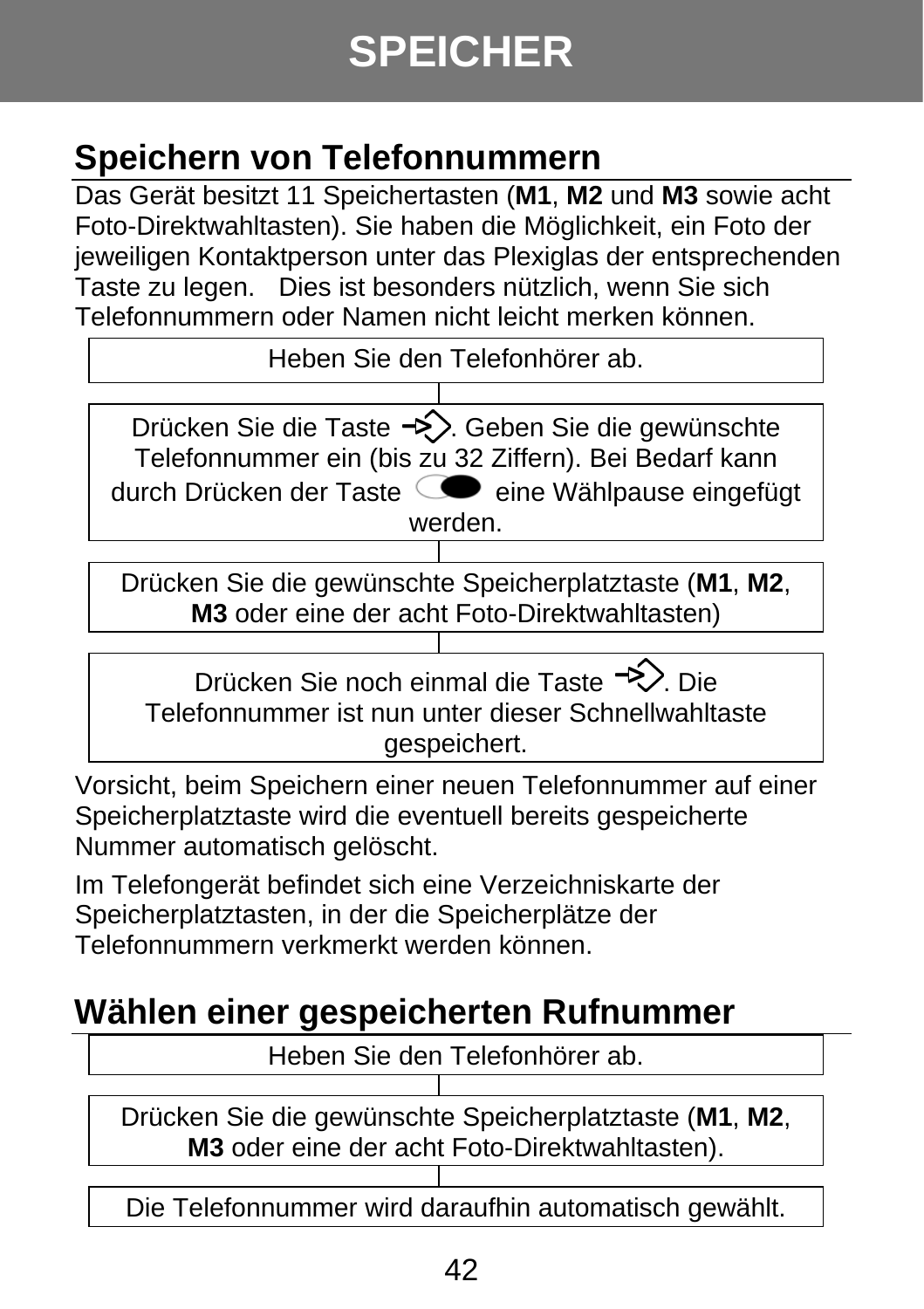## **STÖRUNGSBEHEBUNG**

#### **Das PHOTOPHONE100 klingelt nicht**

- Überprüfen Sie, ob das Telefonkabel richtig angeschlossen wurde und nicht beschädigt ist.
- Schließen Sie ein anderes Telefon an die Telefondose an bzw. schließen Sie das Telefon an eine andere Telefondose an, um festzustellen, ob der der Fehler durch das Telefon selbst oder durch die Telefondose verursacht wird.
- Möglicherweise wurden zu viele Kommunikationsgeräte an eine einzige Telefonleitung angeschlossen, z. B. ein weiteres Telefon, ein Modem oder ein Faxgerät. Wenden Sie sich an Ihren Netzanbieter, um die Kapazität Ihrer privaten oder geschäftlichen Telefonleitung zu ermitteln.
- Stellen Sie sicher, dass die Einstellung für den Klingelton nicht auf AUS steht.

#### **Kein Freizeichen**

- Überprüfen Sie, ob das Telefonkabel richtig angeschlossen wurde und nicht beschädigt ist.
- Schließen Sie ein anderes Telefon an die Telefondose an bzw. schließen Sie das Telefon an eine andere Telefondose an, um festzustellen, ob der Fehler durch das Telefon selbst oder durch die Telefondose verursacht wird.
- Möglicherweise wurden zu viele Kommunikationsgeräte an eine einzige Telefonleitung angeschlossen, z. B. ein weiteres Telefon, ein Modem oder ein Faxgerät. Wenden Sie sich an Ihren Netzanbieter, um die Kapazität Ihrer privaten oder geschäftlichen Telefonleitung zu ermitteln.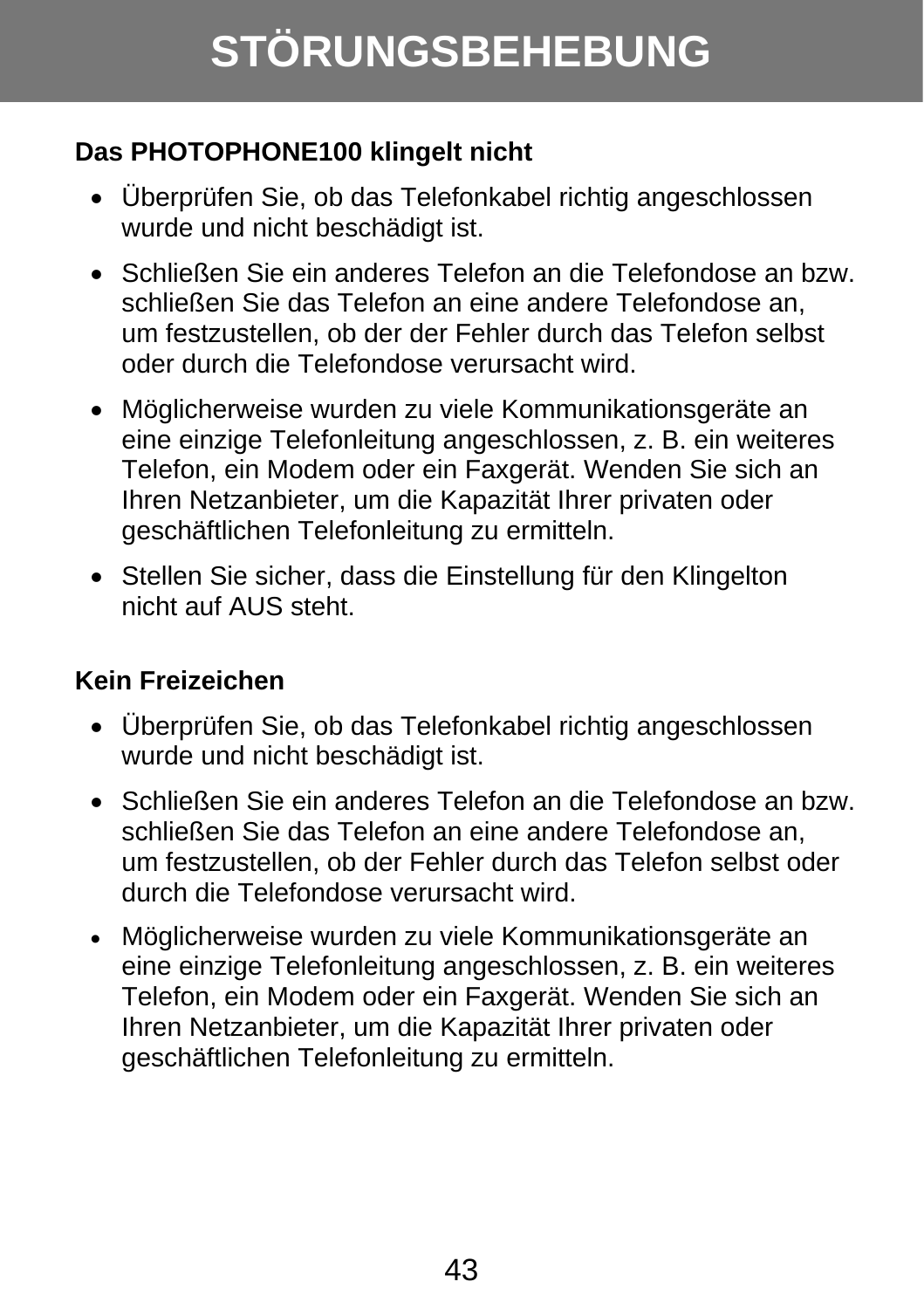#### **Allgemein**

Das Gehäuse des Gerät niemals öffnen. Wenden Sie sich für Reparaturen bitte immer an den Kundendienst.

#### **Reinigung**

Reinigen Sie das Telefon mit einem weichen Tuch. Verwenden Sie keine Scheuer- oder Reinigungsmittel - diese könnten die Oberflächen oder elektrischen Bauteile im Innern des Gerätes beschädigen.

#### **Standort**

Das Gerät keiner direkten Sonneneinstrahlung aussetzen.

Um das Telefons herum genug Abstand von anderen Objekten halten, so dass stets für ausreichende Belüftung gesorgt ist.

Geräteteile dürfen nicht mit Wasser im Berührung kommen, und das Gerät sollte nicht in feuchten Umgebungen verwendet werden, wie z. B. in einem Badezimmer.

Das Gerät darf nicht in der Nähe von offenem Feuer oder in anderen gefährlichen Umgebungen eingesetzt werden.

Bei einem Gewitter sollte das Telefon von der Telefondose getrennt werden, um Beschädigungen des Telefons zu vermeiden. Schäden durch Gewitter werden nicht von der Garantie des Gerätes abgedeckt.

Das Telefon ist für den Einsatz in Temperaturbereichen zwischen 5°C und 45°C geeignet.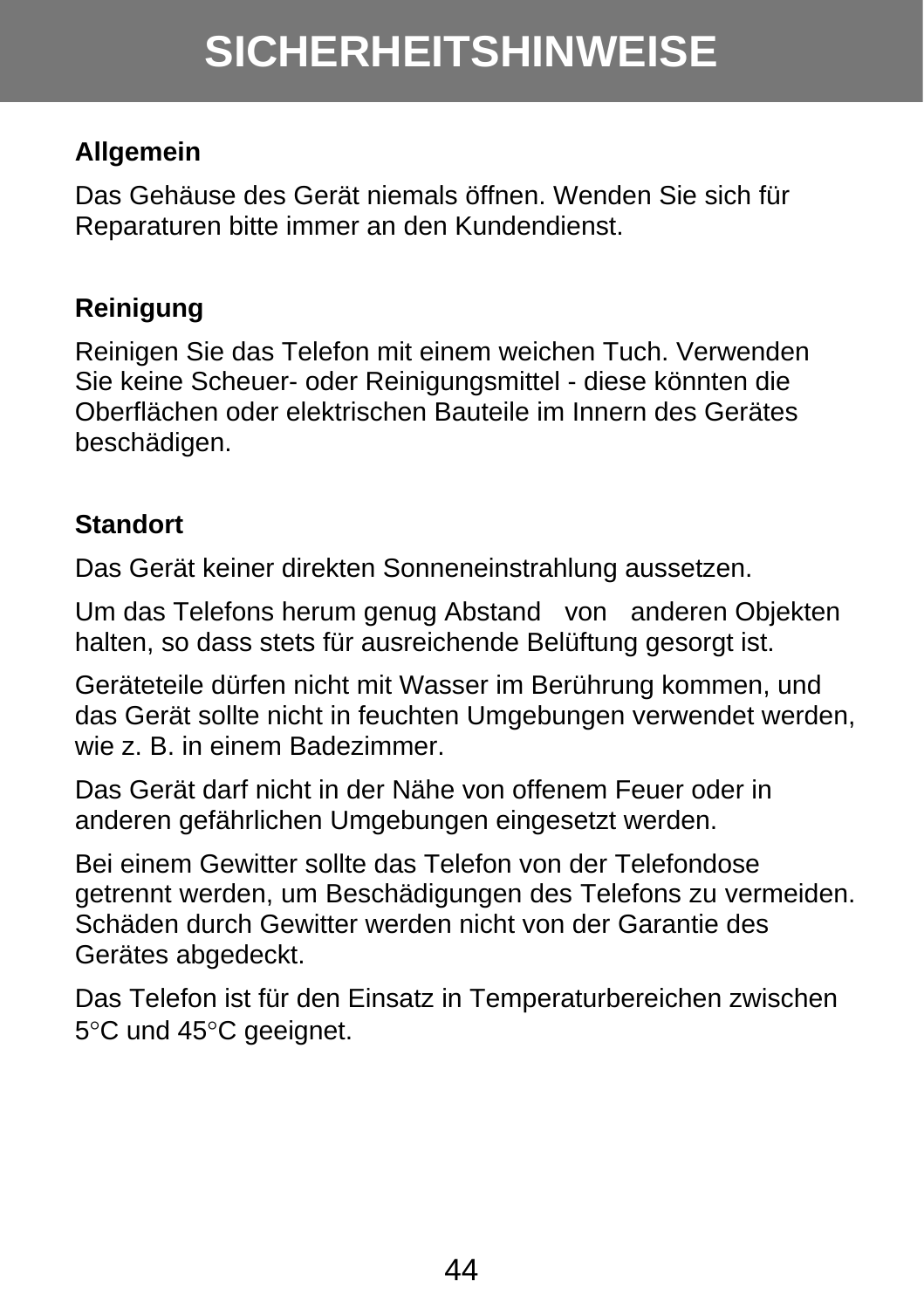## **GARANTIE**

Geemarc gewährt zwei Jahre Garantie ab Kaufdatum dieses Geemarc-Gerätes. Während dieses Zeitraums werden sämtliche Reparaturen und Ersatzteile kostenlos (nach unserem Ermessen) bereitgestellt. Wenden Sie sich bei Störungen an unsere Hotline oder besuchen Sie unsere Webseite unter **www.geemarc.com**. Von dieser Garantie ausgeschlossen sind Unfälle, unsachgemäße Bedienung oder mangelnde Sorgfalt. Veränderungen oder ein Auseinandernehmen des Gerätes sind ausschließlich durch qualifizierte Geemarc-Mitarbeiter zulässig. Ihre Rechte werden von dieser Geemarc-Garantie in keiner Weise beeinträchtigt.

**WICHTIG:** IHR KAUFBELEG IST TEIL DER GARANTIE UND MUSS AUFBEWAHRT UND IM GARANTIEFALL VORGELEGT WERDEN.

**ERKLÄRUNG:** Geemarc Telecom SA erklärt hiermit, dass dieses Produkt die notwendigen Voraussetzungen sowie die weiteren betreffenden Bestimmungen der Richtlinie 2014/53/UE für Radiound Telekommunikations-Endgeräte, insbesondere Artikel 3 Absatz 1a, 1b und Absatz 2, erfüllt. Für den Betrieb des Telefons ist eine Netzspannung von mindestens 18 mA erforderlich.

*Die Konformitätserklärung kann unter folgender Adresse gefunden werden : www.geemarc.com*

**Telefonanschluss:** Die gegenwärtige Spannung im Telekommunikationsnetzwerk ist als TNV-3 (Telekommunikationsnetzwerkspannung) gemäß Norm EN60950 klassifiziert.

CE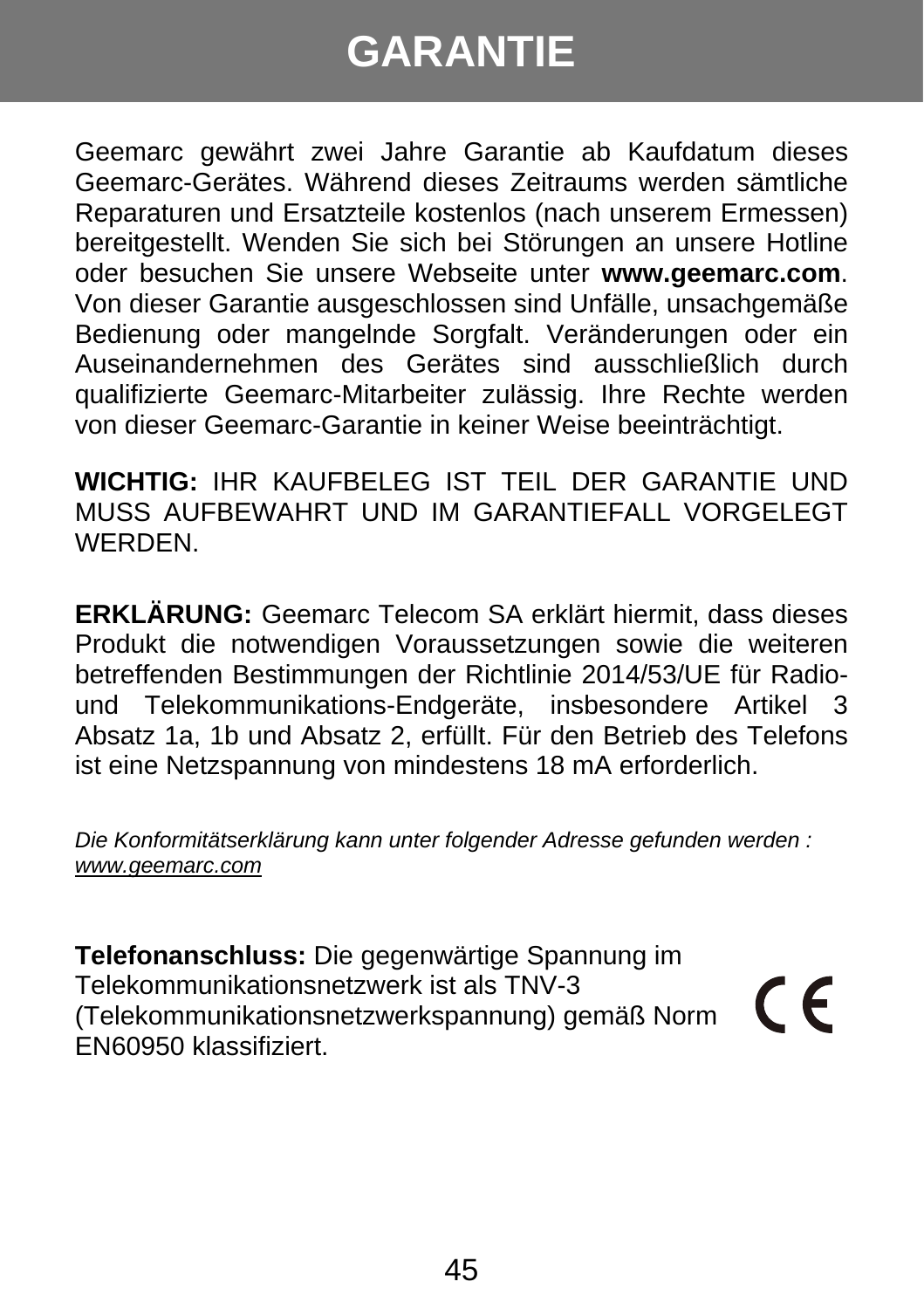## **RECYCLING-RICHTLINIE**

Die WEEE-Richtlinie (Elektro- und Elektronikaltgeräte) wurde aufgestellt, damit Altgeräte auf beste Art und Weise verwertet werden.

Falls dieses Gerät defekt ist, sollte es nicht zusammen mit dem Hausmüll entsorgt werden.

Bitte nutzen Sie eine der folgenden Möglichkeiten zur Entsorgung:

- Nehmen Sie die Batterien heraus und geben Sie sie in einen geeigneten Rücknahmebehälter. Geben Sie das Produkt bei einer Sammelstelle für Altgeräte ab.

- Oder geben Sie das alte Gerät zum Händler zurück. Bei Kauf eines neuen Gerätes sollte der Händler das Altgerät annehmen.

Wenn Sie sich an diese Anweisungen halten, stellen Sie den Schutz der Gesundheit und Umwelt sicher.





Produktsupport und Hilfe erhalten Sie auf unserer Webseite unter **www.geemarc.com/de**

> E-mail : kontakt@geemarc.com Telefon : **00 49 (0)228 548 89 932**